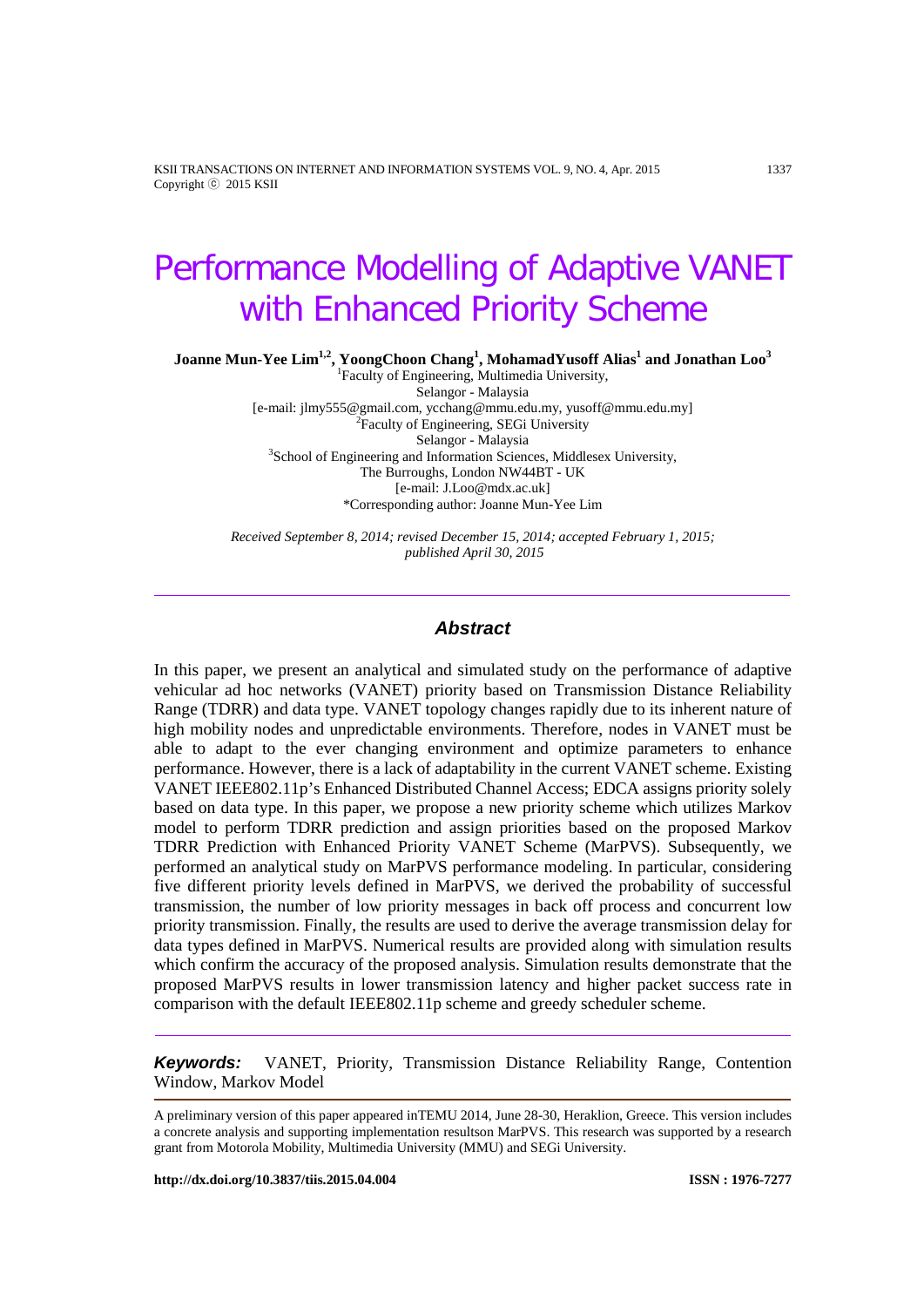#### **1. Introduction**

**V**ANET is emerging as a potential promising technology in providing wireless vehicles communication to ensure safety and comfort applications for drivers [1]. Nodes in VANET are prone to unpredictable environments due to its inherent nature of high mobility. A node in VANET might move from a congested channel to a less congested channel within a short period of time. Hence, to enhance data transmission within a channel filled with high mobility nodes, TDRR and type of transmissions are two important parameters used to classify and prioritize data transmission. With optimized and adaptable data transmission, scheduling in traffic congestion becomes efficient and thus, reliable transmission of safety messages can be guaranteed. Safety messages can be categorized into periodic and event-driven applications. The first category namely periodic application has an informative nature as messages are periodically disseminated to inform drivers on local parameters such as speed and location. The second category namely event driven applications are broadcasted when a specific node discovers or experiences an unusual event or hazard. Such application has the highest priority in VANET. In a steady state environment, periodic broadcast message are expected to constitute a major part of the channel which reduces resource availability for high priority message transmission. If a vehicle misses an event driven safety message from a close distanceneighboring node, the consequences may be catastrophic.

Studies in [2] and [3] show that accidents are more likely to occur when vehicles are in close distance. Hence, in our proposed MarPVS, data transmissions are prioritized according to data type and TDRR to allow event driven safety messages from a close TDRR neighboring node to transmit first. Since vehicles in VANET are highly mobile, priorities assigned during transmission would have been obsolete upon reaching its destination node. As such, we use Markov model to predict the future TDRR between communicating vehicles based on past data obtained. Since TDRR between vehicles and transmission data type play a major role in determining transmission latency and efficiency in VANET, in the proposed MarPVS, we categorize five priority levels according to TDRR and data types. These priorities can be assigned with the use of contention window size. Contention window size is defined as the waiting period which separates between packet transmissions. If the contention window is longer, the packet has to wait a longer period before the next transmission. If the contention window is shorter, the packet waits for a shorter period of time before the next transmission, hence the packet transmission has higher priority.

Having said that, based on five priority levels defined in MarPVS, we developed an analytical model for the communication of different priority traffics. When a message is generated in an idle node, if the medium is free for a distributed frame space (DIFS), the message is transmitted immediately. Otherwise, the back off counter is randomized and decremented for each idle contention slot detected. When the back off counter reaches zero, the next transmission attempts to transmit in the next contention slot. Messages arrive to the idle nodes located in activity regions results in back off initiation whereas messages arrive at the idle nodes located in non-activity regions are allowed to transmit immediately.

Since the back off counter is set to an integer randomly drawn from contention window and contention window is selected based on priority of transmission, hence, probability of successful packet transmission in each priority can be derived from minimum number of packets transmitted within maximum contention window size for each priority and maximum transmission slots for one packet in each priority. Based on probability of successful packet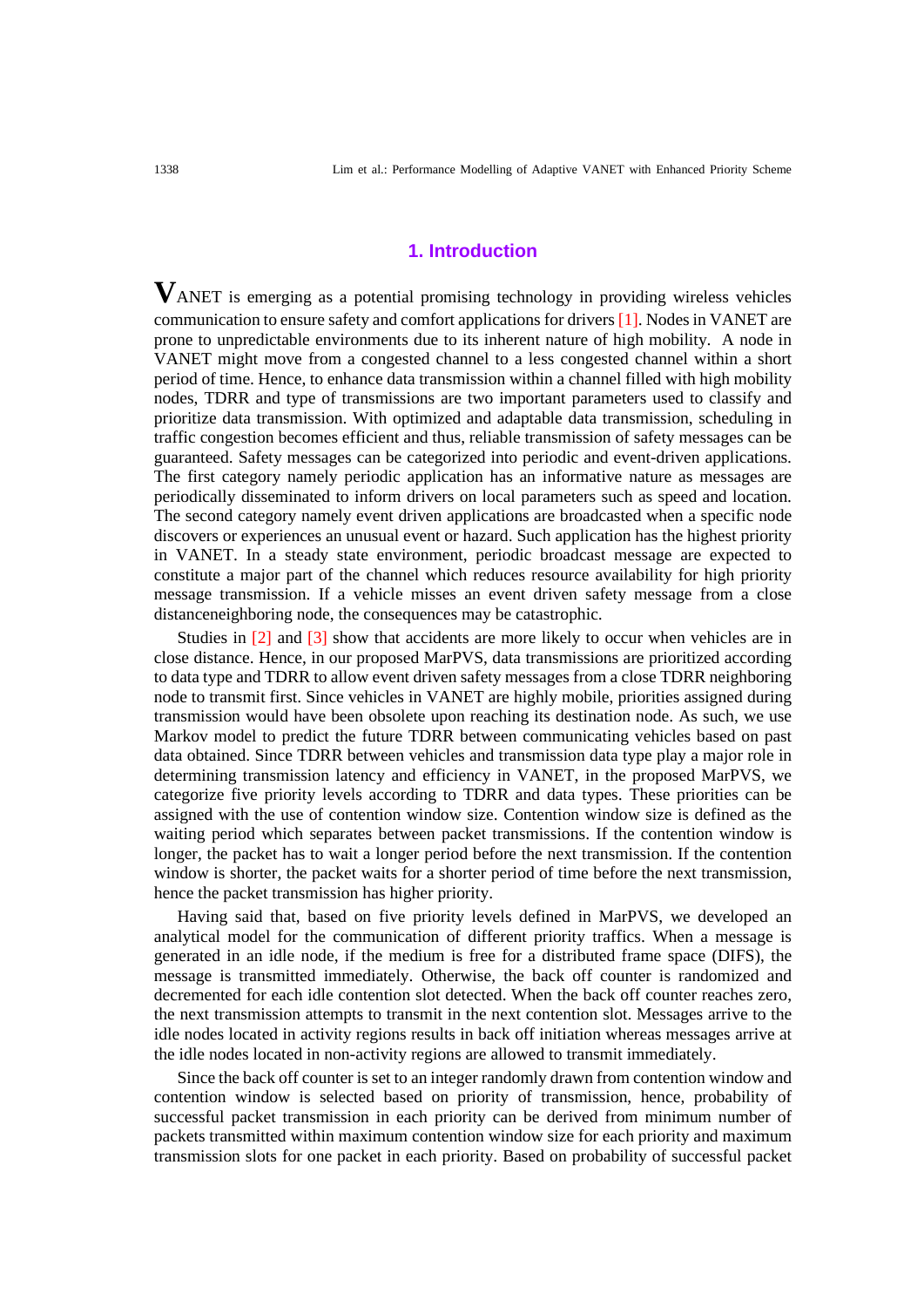transmission for each priority level, we can derive the number of low priority messages in back off process and number of concurrent low priority transmission [4] for each MarPVS priority level. In addition, the average transmission time for each priority can be deduced from priority queuing delay and arrival rate. Using Markovian birth- death process analysis in [5], we then derive the final average transmission delay for each priority level.

The main contributions of this work are as follows: Firstly, we propose a Markov model prediction scheme to predict future TDRR between communicating vehicles. Vehicles in VANET are highly mobile; priorities assigned during transmission would have been obsolete upon reaching its destination node. Therefore, we propose to use Markov model prediction scheme to predict future TDRR based on past data traffics. The analytical TDRR prediction using Markov model is verified with simulated data. Secondly, since vehicles in close proximity are prone to accidents, we propose to assign the highest priority level to vehicles' data traffics in close TDRR, sending highest priority emergency messages. Thirdly, since reliability of transmissions increases between close TDRR transmissions, we propose to increase all priority levels for data transmission in close proximity by one level to ensure priorities are given to communication between close range vehicles and to reduce delay. Fourthly, we perform an analytical study on the performance modeling of MarPVS. We derived the maximum transmission slots, minimum number of packets transmitted within maximum contention size, probability of successful transmission, number of low priority messages in back off process, number of concurrent low priority transmission and average packet transmission time for five priority levels defined in MarPVS. Finally, results obtained are used to derive average transmission delay for five priority levels defined in MarPVS. With Markov model TDRR prediction and MarPVS priority levels, we observed improvements in percentage of packet loss and average end to end delay. MarPVS has also shown to be adaptable and applicable for various application such as vehicle to vehicle (V2V), vehicle to insfrastructure (V2I), control and service channel.

The rest of the paper is organized as follows. Section 2 discusses the related work. Section 3 explains the MarPVS algorithm. Section 4 presents the main analysis and performance modeling based on MarPVS. Section 4 discusses simulation parameters, analytical and simulation results. Section 5 concludes the paper.

## **2. Related Work**

In VANET, 5.9 Ghz is used in wireless access vehicular environment (WAVE) standard to assign communication links between WAVE devices. Medium access control (MAC) plays a vital role in controlling priority access and transmission of messages protocols. In this section, we discuss some of the recent work.

Priority allocations in VANET determine the VANET efficiency as a whole. In [6], a protocol is developed where area inside the transmission range is repetitively divided to assign priority forwarding duty vehicle in the closest range. In [7], a new scheduling algorithm with greedy scheduler is proposed to serve traffics with higher level of priority sooner than other traffics. The scheduler consists of two parts, the first part is responsible in ensuring target queue of each packet is based on priority field whereas the second part is responsible in ensuring packets with the shortest time restriction deadline serves first. In [8], priorities are adjusted for different allocated users depending on traffic types. In [9], different back off time spacing is proposed in order to allow higher priority messages to have the privilege to access transmission medium quicker than lower priority messages. Priority schemes discussed in the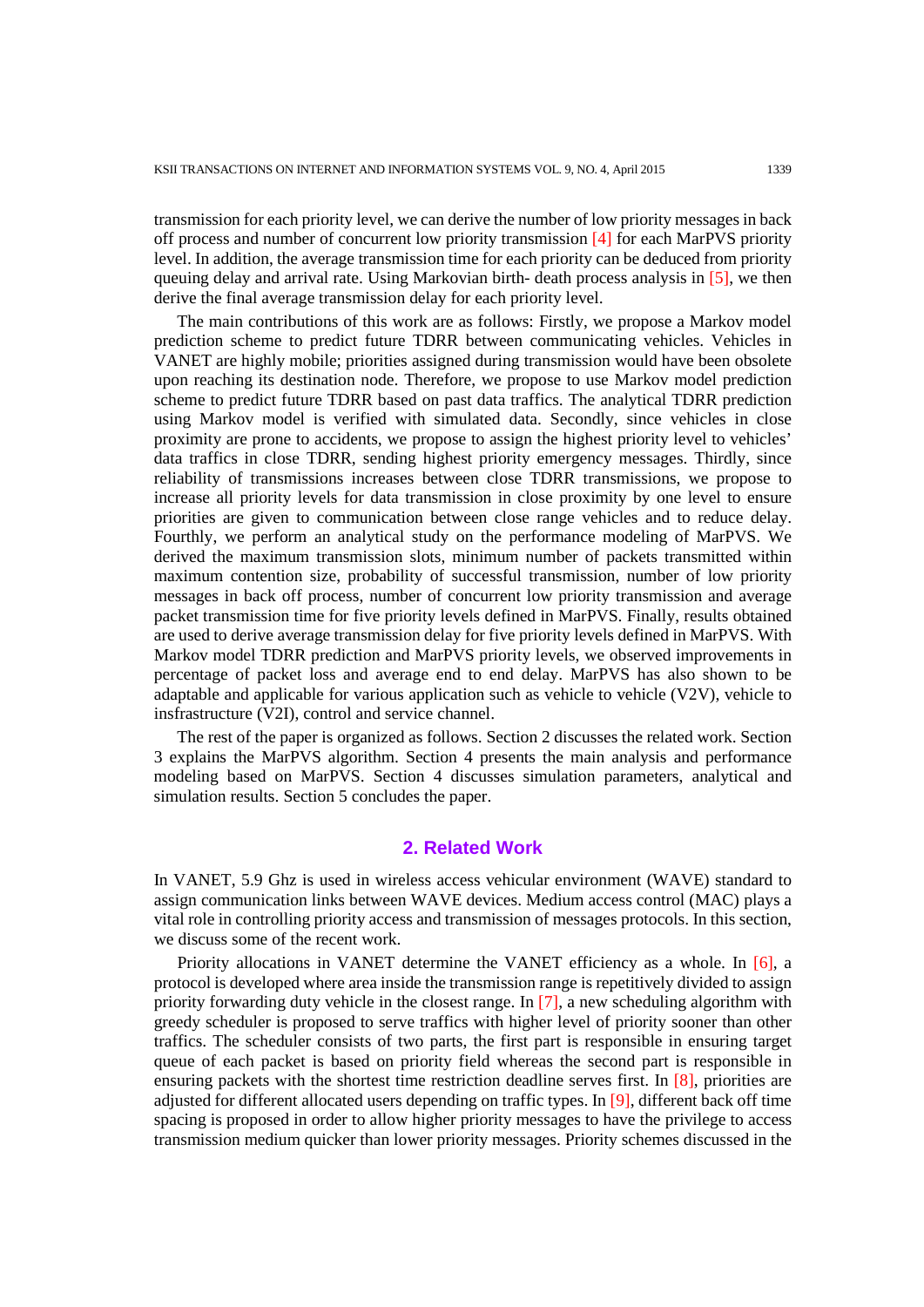aforementioned literature are assigned solely based on data type. However, accidents are prone to happen between vehicles in close distance. Therefore, ensuring reliable data transmission between close distance vehicles is important to ensure emergency messages get transmitted in time. As such, in our proposed scheme, TDRR and data type are used to determine priority levels. However, in VANET, vehicles are constantly on the move, thus vehicles' TDRR would have obsolete upon reaching its destination node. Therefore, a prediction on the future anticipated location of vehicles are essential to ensure priorities are assigned accordingly and do not obsolete upon reaching its destination node. In this context, Markov model is implemented to predict TDRR between vehicles for priorities assignment.

Markov model has been widely used to perform probabilistic approach in determining a prediction process. In [10], a Markov process is used to determine the propagation distance which inherently demonstrates the suitability of Markov for TDRR prediction used in our proposed MarPVS. As discussed in [11], probabilistic prediction of road traffic is addressed where Markov is proven to be a better probabilistic approach as compared to Monte Carlo approach. Subsequently, in [12], a robust stereo vision based drivable road detection and tracking system is developed based on Markov to navigate intelligent vehicles through challenging traffic conditions. The current schemes in the aforementioned literature commonly use Markov Model as an approach for prediction purposes in vehicular networks. Therefore, our approach revolves around Markov model to predict the next anticipated TDRR for priorities classification purposes.

Analytical and simulated models have been extensively utilized to verify VANET schemes. In [13] an analytical model for average delay which is built based on a new mobility model is introduced to increase system reliability. The proposed model is validated by means of simulation using realistic vehicular traces. Subsequently, [14] addresses the importance of timely and reliable message delivery in VANET and presented a mathematical framework for message delivery delay for a two-lane road. On the other hand, in [4], an analytical model is developed to analyze safety message dissemination in vehicular ad hoc networks specifically for two priority classes, high priority and low priority. In [15], to develop a fully dynamic service VANET schemes with the goals of maximizing the total user-satisfaction and achieving a certain amount of fairness, analytical model is used to define the media service as an optimization problem with a joint content dissemination and cache update scheme. The optimization problem formulated is to ensure fairness. Based on the current schemes thus far, analytical model for efficient scheduling with the objective to ensure delivery of emergency messages with the use of five priorities classes have not been developed. An analytical analysis approach has been conducted to model the five priority classes in MarPVS.

Research efforts on VANET protocols focus mainly in ensuring packet transmissions efficiency amongst the default four priorities classes. However, accidents are prone when vehicles are in close proximity. In addition, we observed that delivery success rate increases and queuing delay decreases when transmission prioritizes packets between vehicles in close TDRR as compared to vehicles located far from each another. Thus, if we prioritize close TDRR transmission, bandwidth utilization efficiency can be increased. In addition, failed data transmission that hoards the bandwidth and increases delay for other traffics which usually occurs between vehicles located far from each other can be reduced as well. Therefore, our emphasis is to increase the overall transmission efficiency in VANET by prioritizing communications between vehicles in close proximity.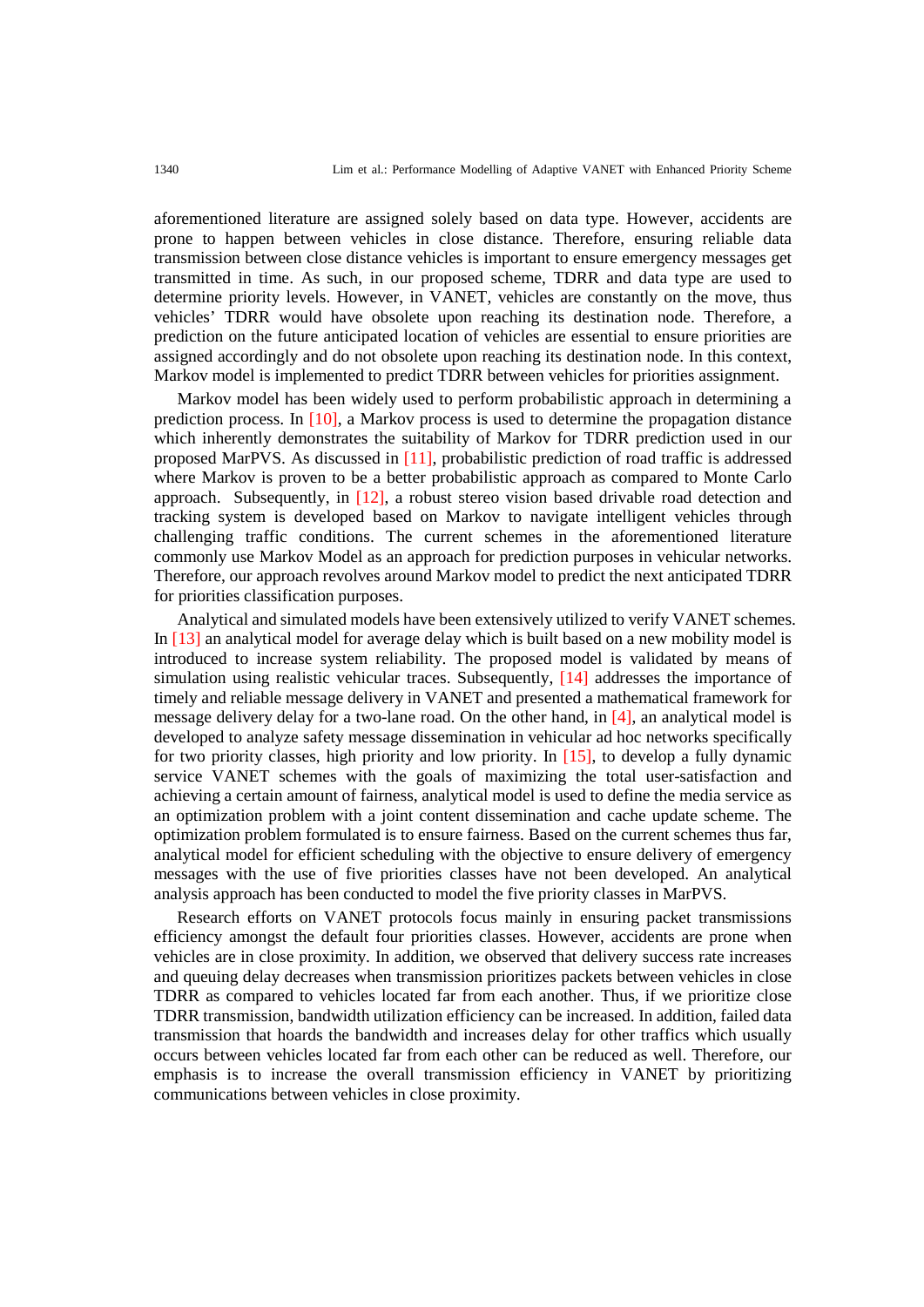# **3. The Proposed Markov TDRRPrediction with Enhanced Priority VANET Scheme (MarPVS)**

In this section, we discuss the proposed MarPVS. In MarPVS, we propose five priority levels. The highest priority level is used to cater for the highest priority emergency messages between short TDRR vehicles. In addition, in MarPVS, all short TDRR transmissions' priorities are increased by one level as compared to the default IEEE802.11p four priorities EDCA. The proposed MarPVS is discussed in detailed in the following sections. In section 3.1, Markov model is developed to perform TDRR prediction. TDRR predicted is used to determine the priority levels in section 3.2. In section 3.3, we discuss the proposed MarPVS priority scheme allocated based on data type and TDRR predicted in section 3.1. In section 3.4, we perform an analytical analysis and derived the delay mathematical expressions for the proposed MarPVS. To the best of our knowledge, no existing delay mathematical expression for five priorities VANET scheme based on TDRR prediction has been derived to address the reliability in terms of delay for the emergency messages.

#### **3.1 The Proposed MarPVS Markov Model TDRR Prediction**

Path loss model for VANET subjects to loss due to mobility and surrounding interference. Therefore, in our proposed model, TDRR is calculated based on a path loss formula derived for VANET applications as discussed in [8] and [14], **Table 1**, shown in equation (1). VANET path loss model is then used to compute TDRR which addresses VANET path loss components.

Path Loss, 
$$
PL(d) = PL(do) + 10nlog(\frac{a}{do}) + X_{\sigma 2} + \zeta PL_c
$$
 (1)

 $\mathcal{L}$ 

where

*PL(do)* denotes the path loss at a reference reference TDRR  $d_0=10m$ *n* denotes the path loss exponent

*PL<sub>c</sub>*is a correction term that accounts for the offset between forward and reverse path loss  $X_{\sigma^2}$  is a zero-mean normally distributed random variable with standard deviation  $\sigma^1$ *ζ* is defined as 1 for reverse path loss [16]

| <b>Scenario</b> | PL(do)<br>(dB) | n    | $\sigma_1$<br>(dB) | $PL_c$<br>$(d\vec{B})$ |
|-----------------|----------------|------|--------------------|------------------------|
| <b>Highway</b>  | 63.3           | 1.77 | 3.1                | 3.3                    |
| <b>Urban</b>    | 62.0           | 1.68 | 17                 | 1.5                    |
| Suburban        | 64.6           | 1.59 | 2.2                | $\rm N/A$              |

Table 1. Model Parameters in [16]and [17]

Distance (TDDR),  $d = d_o * antilog(\frac{PL(a) - PL_0 - X_{\sigma 2} - \zeta PL_c}{10n})$  (2)

TDRR between communicating nodes is derived in equation (2) based on equation (1) where TDRR between communicating vehicles is predicted using Markov model. Transition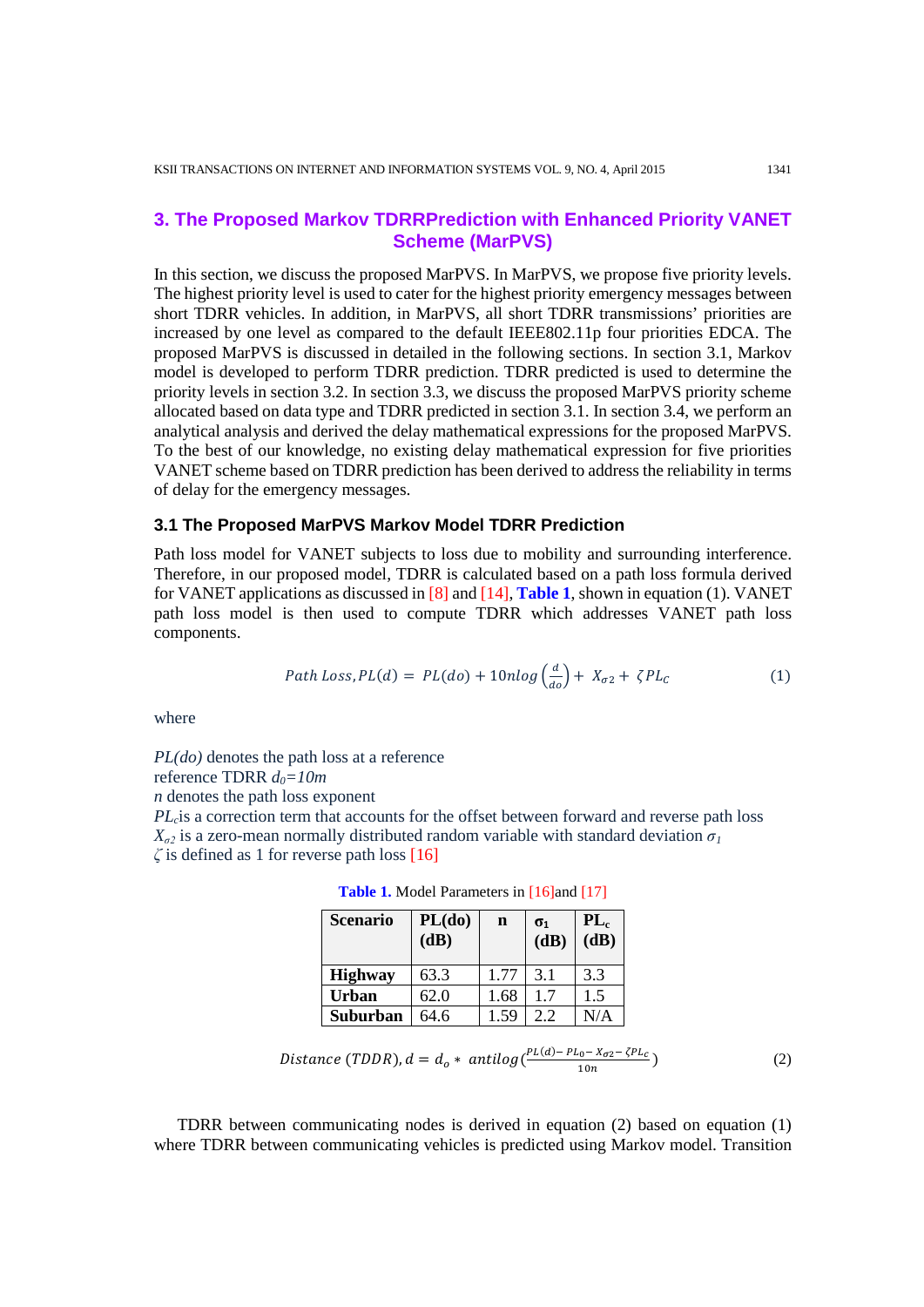probabilities are calculated based on history data whereas TDRR is predicted using Markov model, as shown in **Fig. 1** below. A high TDDR is desired for successful packet transmission. Due to varying nature of VANET environment, interference varies and fluctuates. To ensure successful and reliable transmission, TDDR is a variable which can be used to measure transmission reliability as it measures a ratio of transmission power (signal strength) with respect to interference and noise. In the following section, the usage of near represents high transmission reliability whereas far represents low transmission reliability.



**Fig. 1.** Proposed Markov Chain

Probabilities shown in **Fig. 1** are calculated based on equations (3)-(6) where data are first collected for an interval of  $i<sub>th</sub>$  times. A sliding window is formed using  $i<sub>th</sub>$  interval to ensure data collected are consecutively updated as shown in **Fig. 2**. Based on data recorded, probability of near-far transition  $(P_{NFi})$ , probability of far-far transition  $(P_{FFi})$ , probability of far-near transition ( $P_{FNi}$ ) and probability of near-near transition ( $P_{NNi}$ ) are derived based on equations (3)-(6).  $T_{NF}$  represents the total number of near-far transition in the interval of  $i_{th}$ times whereas  $T_{FN}$  represents the total number of far-near transition in the interval of  $i_{th}$  times.  $S_N$  represents the total number of near occurrence and  $S_F$  represents the total number of far occurrence in the interval of  $i_{th}$  times.



**Fig. 2.** Proposed Timing Chart of a Sliding Window where *i*=6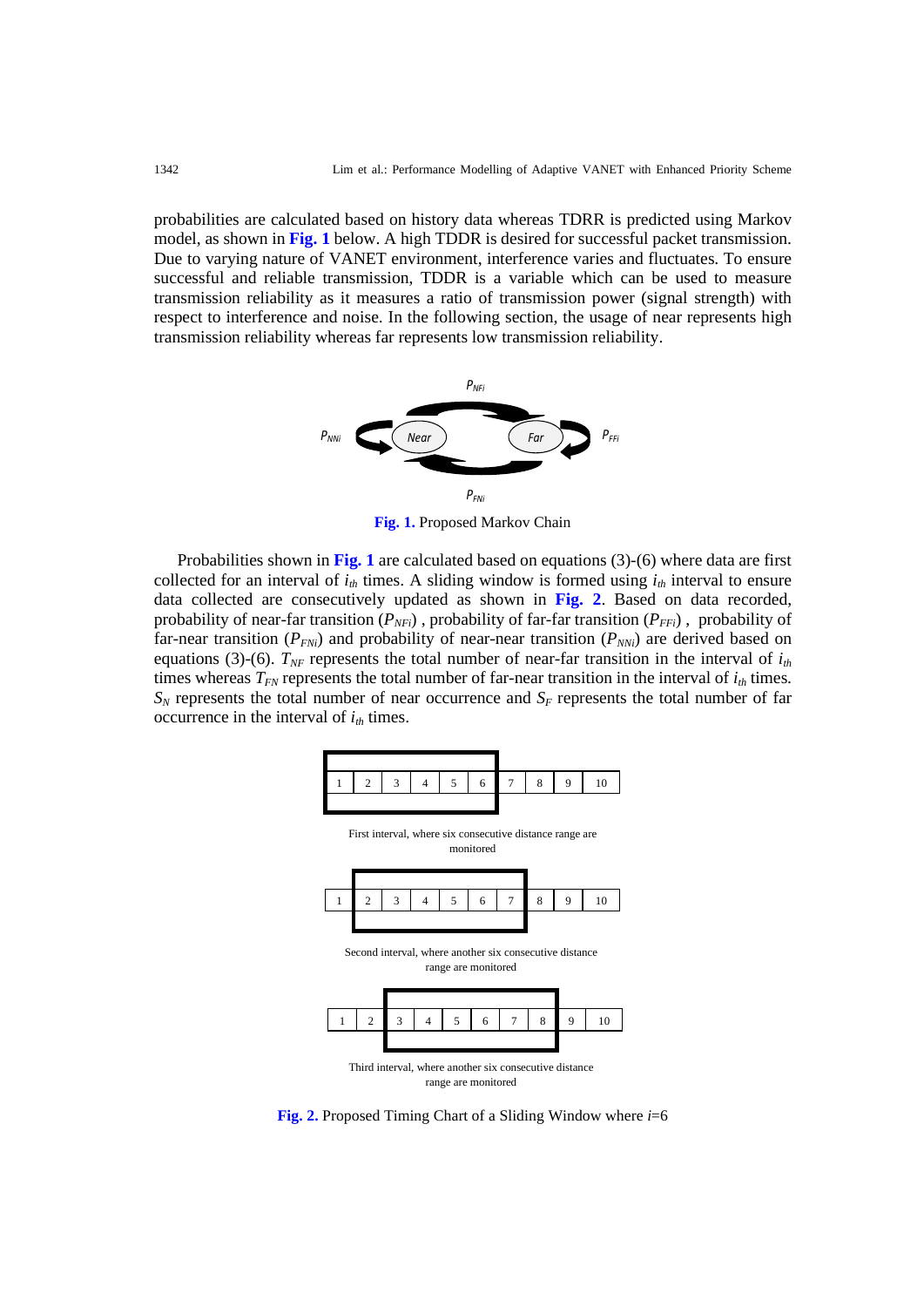Probability of Near – Far Transition, 
$$
P_{NFi} = \frac{T_{NFi}}{S_{Ni}}
$$
 where  $i > 0$  (3)

Probability of Far – Far Transition, 
$$
P_{FFi} = 1 - \frac{T_{NFi}}{S_{Ni}}
$$
 where  $i > 0$  (4)

Probability of Far – Near Transition, 
$$
P_{FNi} = \frac{T_{FNi}}{S_{Fi}}
$$
 where  $i > 0$  (5)

Probability of Near – Near Transition, 
$$
P_{NNi} = 1 - \frac{T_{FNi}}{S_{Fi}}
$$
 where  $i > 0$  (6)



Fig. 3. Proposed Transmission Distance Reliability Range(TDRR) Prediction using Calculated Probabilities in Markov Model

The final TDRR prediction using Markov model is calculated based on **Fig. 3** where probability of near occurrence  $(P_{Nj})$  is derived based on equation (7) and probability of far occurrence  $(P_{Fj})$  is derived based on equation (8).  $T_{Nj}$ represents the total number of near occurrence within the $j_{th}$  interval,  $T_{Fj}$  represents the total number of far occurrence within the  $j_{th}$ interval and  $S_{S_i}$  represents the total sum of near and far occurrence.

Probability of Near Occurrence, 
$$
P_{Nj} = \frac{r_{Nj}}{s_{sj}}
$$
 where  $j > 0$  (7)

Probability of Far Occurrence, 
$$
P_{Fj} = \frac{T_{Fj}}{S_{Sj}}
$$
 where  $j > 0$  (8)

The final probability of TDRR prediction is derived based on equations (9) and (10). *FP<sub>Near</sub>* is compared with *FP<sub>Far</sub>* where the higher probability indicates the next predicted range of TDRR between communicating vehicles. In the simulation, probabilities stated in the MarPVS Markov Model are obtained every 0.1 seconds and it is only considered near if the range between cars is within 50 metres. If the final probabilities of near and far are the same, MarPVS increases its window size by 1. If the same probabilities between near and far are obtained again, MarPVS assigns the transmission as near transmission. This is because in order to obtain more than one near transmissions within 0.6 seconds, it could mean that the car is still within (or at the edge) of the range. However, for the same near and far probabilities to be obtained, the cars have to drive within the range of near and far, near and far consecutively for 0.6 seconds which is quite impossible to occur. Normally, cars stay within range and only move out of the range within 1- 60 seconds [2]. The transitions between near and far however can be immediately captured with the measurement of Markov model in MarPVS at every 0.1seconds. Thus, to ensure efficient Markov Model in MarPVS, the interval where transitions are recorded should be set to be less than 1s.

Final Probability of Near Occurrence, 
$$
FP_{Near} = (P_{Nj} * P_{NNi}) + (P_{Fj} * P_{FNi})
$$
 (9)

$$
Final Probability of Far Occurrence, FP_{Far} = (P_{Nj} * P_{NFi}) + (P_{Fj} * P_{FFi})
$$
 (10)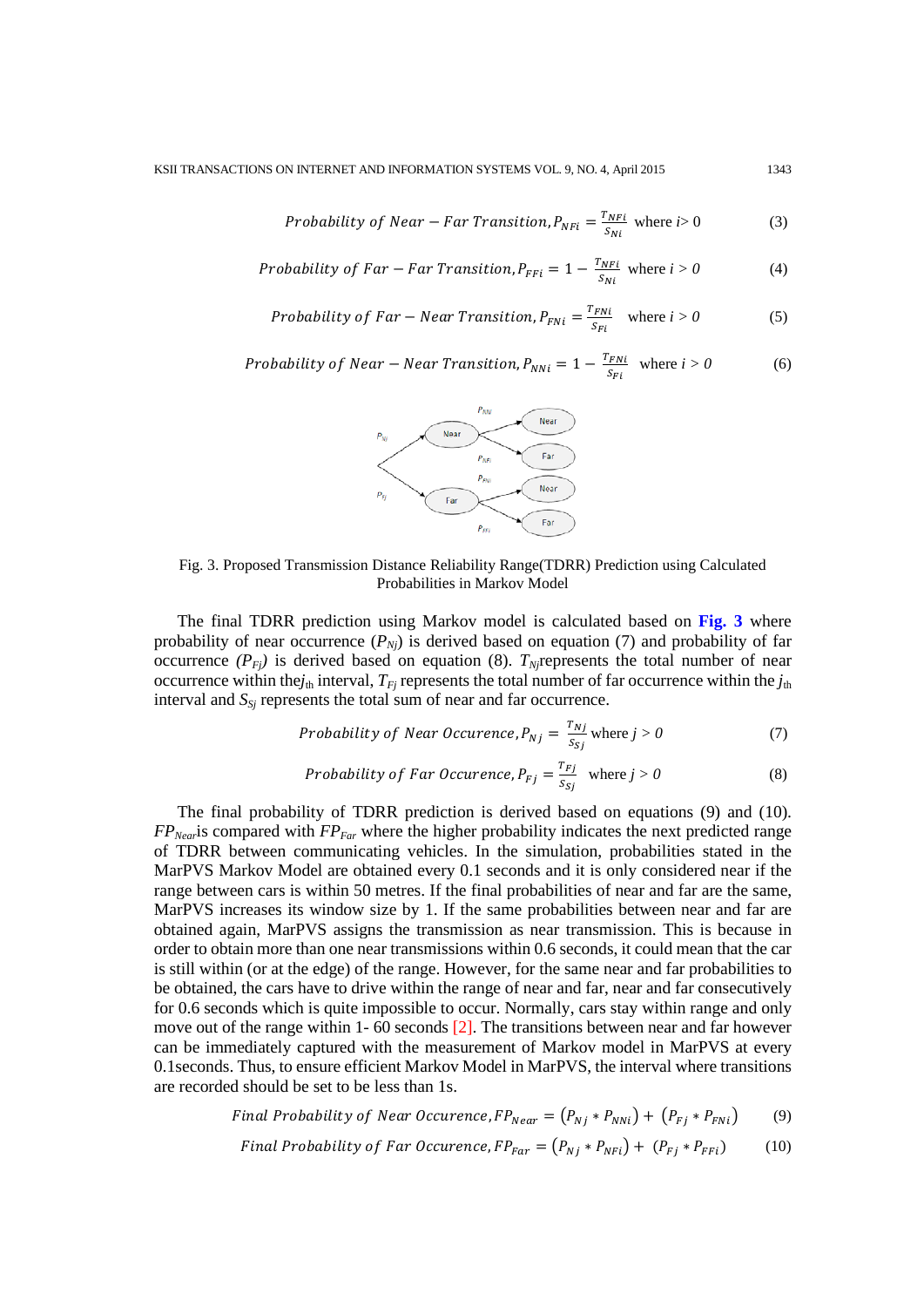#### **3.2 The Proposed MarPVS Priority Scheme**

The default IEEE802.11p uses EDCA MAC protocol operation defined in IEEE802.11e which prioritizes data transmission according to four different priorities assigned solely based on data type [6].

However, in VANET, accidents are prone when vehicles are in close distance, hence TDRR is used in MarPVS as one of the criteria to determine priority levels. In this paper, five classes of message traffics priorities of MarPVS are developed based on TDRR and data type as shown in tables 2 and 3. The first priority level is the lowest priority traffic categorized as data type Access Priority Background, AC\_BK with furthest TDRR from the source node. The second priority level consists of data type Access Priority Best Effort, AC\_BE with TDRR categorized as far to the source node and data type AC\_BK with TDRR categorized as near to the source node. The third priority level consists of data type Access Priority Video, AC\_VI with TDRR categorized as far from the source node and data type AC\_BE with TDRR categorized as near to the source node. The fourth priority level consists of data type Access Priority Voice, AC\_VO with TDRR categorized as far from the source node and data type AC\_VI with TDRR categorized as near. The fifth priority level is the highest priority amongst all where data type, AC\_VO with TDRR categorized as near, transmitting emergency safety messages are given the highest priority, Access Priority Special, AC\_SP to transmit its packets.

Priorities are assigned based on its contention window. A longer contention window means the packet has to wait longer for its turn to transmit whereas a short contention window allows packets to have better transmission opportunity since the queuing delay is shorter. In **Table 2**, the proposed MarPVS priority scheme with assigned contention window is presented where the shortest contention window is assigned for priority level 5, AC\_SP. When TDRR between vehicles is near, in **Table 3**, we observed that the default IEEE802.11p traffics' priorities are upgraded by one level in MarPVS priority scheme.

|      | <b>Priority</b> | <b>Designation</b> | <b>MarPVS CWmin</b> | <b>MarPVSCWmax</b> |
|------|-----------------|--------------------|---------------------|--------------------|
|      | <b>Levels</b>   |                    |                     |                    |
| High |                 | AC SP              | $(aCWmin+1)/8-1$    | $(aCWmin+1)/4-1$   |
|      |                 | AC VO              | $(aCWmin+1)/4-1$    | $(aCWmin+1)/2-1$   |
|      |                 | AC VI              | $(aCWmin+1)/2-1$    | aCWmin             |
|      |                 | AC BE              | aCWmin              | aCWmax             |
| Low  |                 | AC BK              | aCWmin              | aCWmax             |

**Table 2.** Proposed MarPVS Priority Scheme

|  |  |  |  |  |  | <b>Table 3.</b> Proposed MarPVS Priority Assignment according to TDRR and Traffic Type |  |  |  |
|--|--|--|--|--|--|----------------------------------------------------------------------------------------|--|--|--|
|--|--|--|--|--|--|----------------------------------------------------------------------------------------|--|--|--|

| No | <b>IEEE802.11p</b><br><b>Traffic Data</b> | <b>MarPVS</b><br><b>TDRR</b> | <b>MarPVS Priority</b><br>(Designation) |
|----|-------------------------------------------|------------------------------|-----------------------------------------|
|    | <b>Type</b><br>(Designation)              |                              |                                         |
|    | AC VO                                     | Near                         | AC SP                                   |
| 2  | $AC_VO$                                   | Far                          | $AC$ VO                                 |
| 3  | AC VI                                     | Near                         | AC VO                                   |
| 4  | $AC_VI$                                   | Far                          | $AC_VI$                                 |
| 5  | AC BE                                     | Near                         | $AC_VI$                                 |
| 6  | $AC$ $BE$                                 | Far                          | AC BE                                   |
| 7  | AC BK                                     | Near                         | AC BE                                   |
| 8  | AC BK                                     | Far                          | AC BK                                   |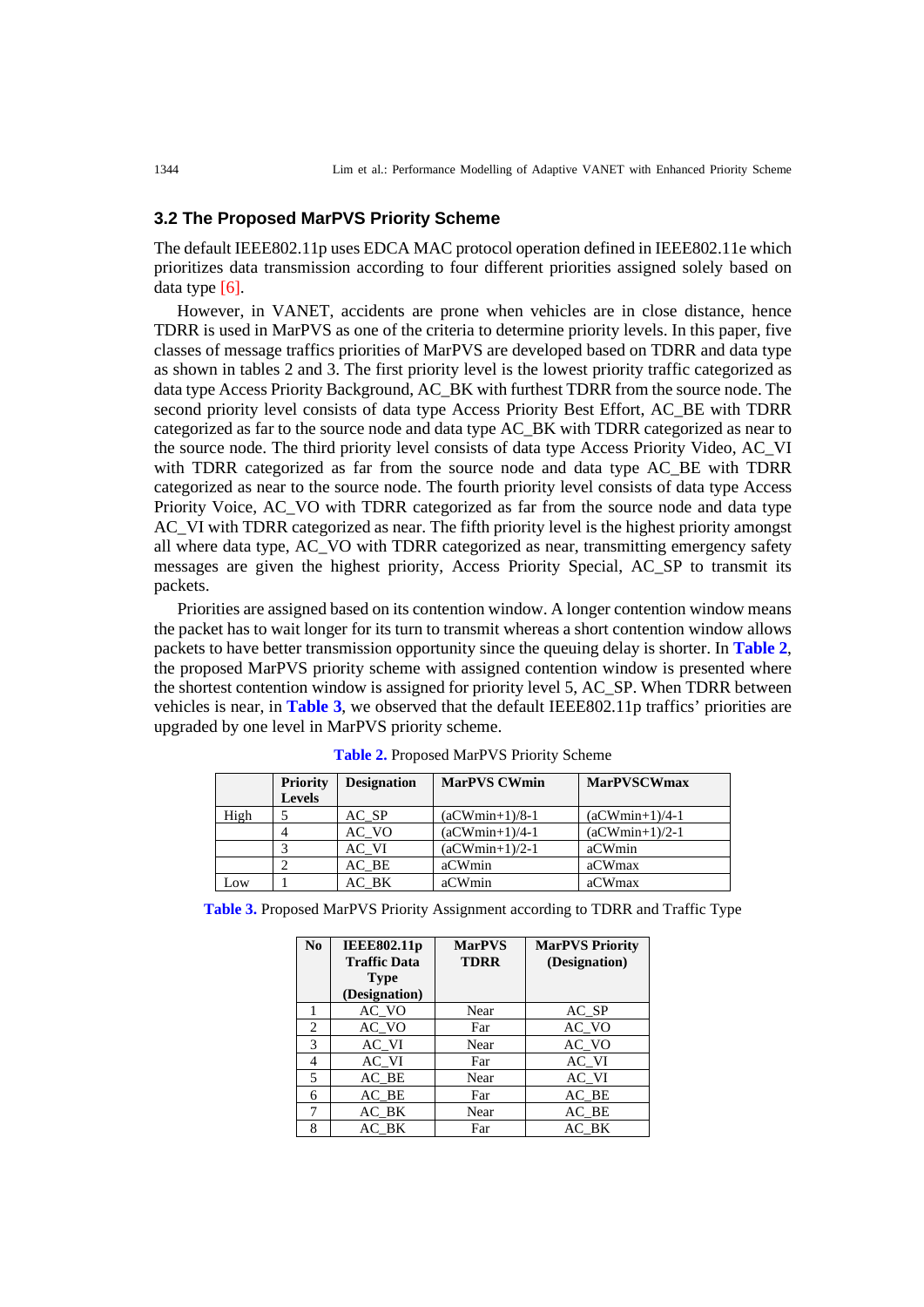#### **3.3 The Proposed MarPVS Algorithm**

In MarPVS, an enhanced priority scheme based on TDRR and data type is proposed to ensure safety messages in near TDRR has higher reliability in reaching its destination node in time. Accidents are prone to happen when vehicles are in near distance. Therefore, safety packet transmissions with TDRR categorized as near are given the highest priority in MarPVS. Detailed MarPVS algorithm is explained with a pseudo code in **Fig. 4**. In algorithm 1, TDRR between communicating vehicles are computed based on equation (12). A sliding window *i* is applied to collect consecutive TDRR for Markov model. TDRR obtained from communicating vehicles is categorized as near or far based on threshold *r*. Markov probabilities are then updated and calculated based on equations (3)-(8). The final probabilities  $FP_{Near}$  and  $FP_{Far}$  are calculated based on equations (9)-(10). Based on previous data collected, future TDRR prediction of the vehicle is obtained based on final probability of occurrence calculated in *FP*.  $FP_{Near}$  is compared with  $FP_{Far}$  where the higher probability indicates the next predicted range of TDRR between communicating vehicles.

In algorithm 2, if the predicted TDRR between communicating vehicles is near and type of data transmitted is of high priority, the packet is categorized as priority level 5. For the rest of the data traffics, if the predicted TDRR is near, priority level is increased by one level. These transmitted packets are assigned with less contention window in the priority scheme if the predicted TDRR is near in order to reduce overall queuing and transmission time and increase probability of successful transmission. Since accidents usually occur within short distance range, therefore, emergency messages with near TDRR is treated as the highest priority to ensure drivers are well informed of its surrounding to prevent mishaps.

| <b>Input:</b> Transmitted and Received Power                                                              |
|-----------------------------------------------------------------------------------------------------------|
| <b>Output: TDRR, Priority</b>                                                                             |
| While ("messages are received") do                                                                        |
| <b>Algorithm 1: TDRR Prediction</b>                                                                       |
| foreach Time do                                                                                           |
| Calculate TDRR based equation (2).<br>If TDRR <r, as="" near<="" record="" th=""></r,>                    |
|                                                                                                           |
| else if TDRR>r, record as Far                                                                             |
| Update $T_{NFi}$ , $T_{FFi}$ , $T_{NNi}$ , $T_{FNi}$ , $S_{Fi}$ , $T_{Ni}$ , $T_{Fi}$ , $S_{Si}$          |
| Calculate $P_{NNi}$ , $P_{FFi}$ , $P_{NFi}$ , $P_{FNi}$ , $P_{Ni}$ , $P_{Fi}$ based on equations (3)-(6). |
| Using Markov model, compute $FP_{Near}$ and $FP_{far}$ based on equations                                 |
| $(7)-(8).$                                                                                                |
| If $FP_{Near} \geq FP_{Far}$ update TDRR = Near                                                           |
| else if $FP_{\text{For}} \geq FP_{\text{Near}}$ update TDRR = Far                                         |
| end                                                                                                       |
| end                                                                                                       |
| end Algorithm 2: Assignment of Priority                                                                   |
| foreach Time do                                                                                           |
| If ((TDRR==Near)&&(priority==AC VO)), newpriority = AC SP                                                 |
| else If ((TDRR==Near)&&(priority==AC_VI)), newpriority = AC_VO                                            |
| else If ((TDRR==Near)&&(priority==AC BE)), newpriority = AC VI                                            |
| else If ((TDRR==Near)&&(priority==AC BK)), newpriority = AC BE                                            |
| else newpriority = priority                                                                               |
| end                                                                                                       |
|                                                                                                           |
| end                                                                                                       |

**Fig. 4.** Proposed MarPVS Pseudo code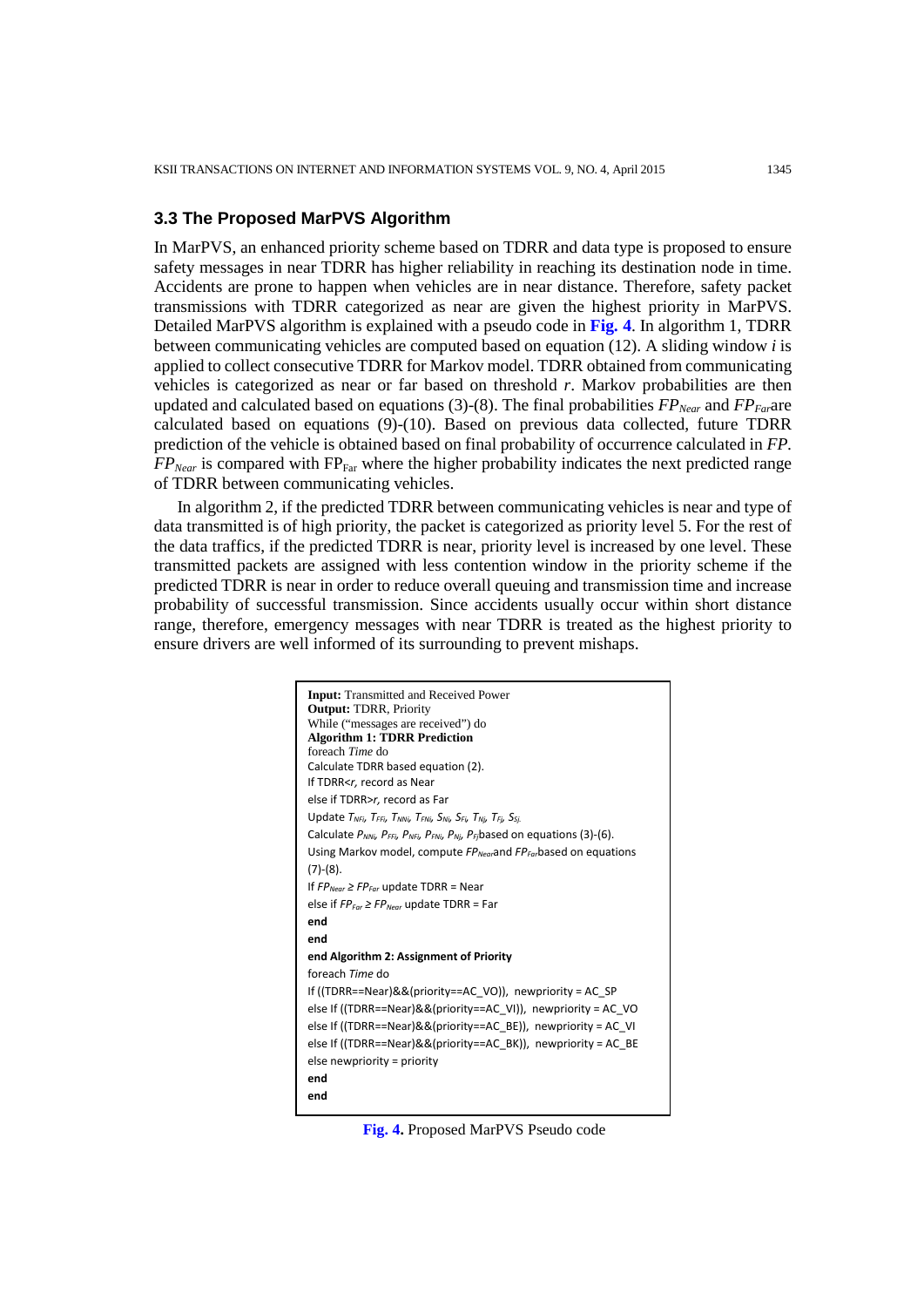#### **3.4 MarPVS Analytical Model**

In this section, we develop analytical delay model for each priority defined in MarPVS. To compute the probability of successful packet transmission based on priority, we assume worst case scenario where maximum contention window arises. In scenarios where maximum contention window takes place, we define the minimum number of packets transmission within a defined period of time. Based on the minimum number of packet transmission, probability of successful packet transmission for each priority defined in MarPVS can be derived. Each node can have at most one message per transmission and no other nodes can transmit when an ongoing transmission is detected. Transmission time for all traffic classes are exponentially distributed with parameter  $\mu$ . Nodes are assumed to be entering the highway according to a Poisson process with parameter Ф nodes per unit length of the highway.

We assume that within a time frame of  $\acute{\epsilon}$  seconds, transmission is reserved for a single priority type. Therefore, within 5έ seconds, five different priority levels traffics are transmitted within 5έ seconds where only one priority transmission is allowed to take place within έ seconds. For each priority transmission, we assume worst case scenario where maximum contention window size takes place. Maximum transmission time for one packet in each priority level,  $g_{\rho}$  is then calculated in equation (11) based on carrier sense multiple access, CSMA distribution of slots shown in **Fig. 5**.



$$
g_{\rho} = AIFSN_{\rho} + CW_{\rho} + SIFS_{\rho} + FRAME
$$
\n(11)

Once the maximum transmission time for a single packet transmission in each priority,  $g<sub>0</sub>$ is calculated, minimum number of packets transmitted for each priority within the maximum contention window size,  $\varphi$  can be derived by dividing a constant period of time defined by the maximum transmission time for the lowest priority data type with the maximum transmission time for one packet in for each priority as shown in equation (12).

$$
\varphi_{\rho} = \frac{\dot{\varepsilon}}{\mathbf{g}_{\mathbf{p}}} \tag{12}
$$

By substituting equation (11) and equation (12) into equation (13), we obtain the probability of successful packet transmission in each priority. With  $P_\rho$ , probability of packets with different priority levels in MarPVS contenting for a transmission opportunity can be derived in equation (13).

$$
\overline{P}_{\rho} = \frac{\varphi_{\rho}}{\sum_{\rho=1}^{\rho=5} \varphi_{\rho}} \tag{13}
$$

High priority traffics are always given the privilege to transmit first. Hence, transmission of low priority traffic when high priority traffics transmission occur results in a back off process. Let us define a congested channel where continuous transmissions are active. Nodes' transmission priority is defined by TDRR and data type in MarPVS. For different priority level, transmission has different transmission opportunity. When a priority level 5 transmission occur, the rest of the priority levels have to schedule their back off counters. Thus, the number of low priority messages in the back off process,  $k_{\rho}$  is derived with the assumption that only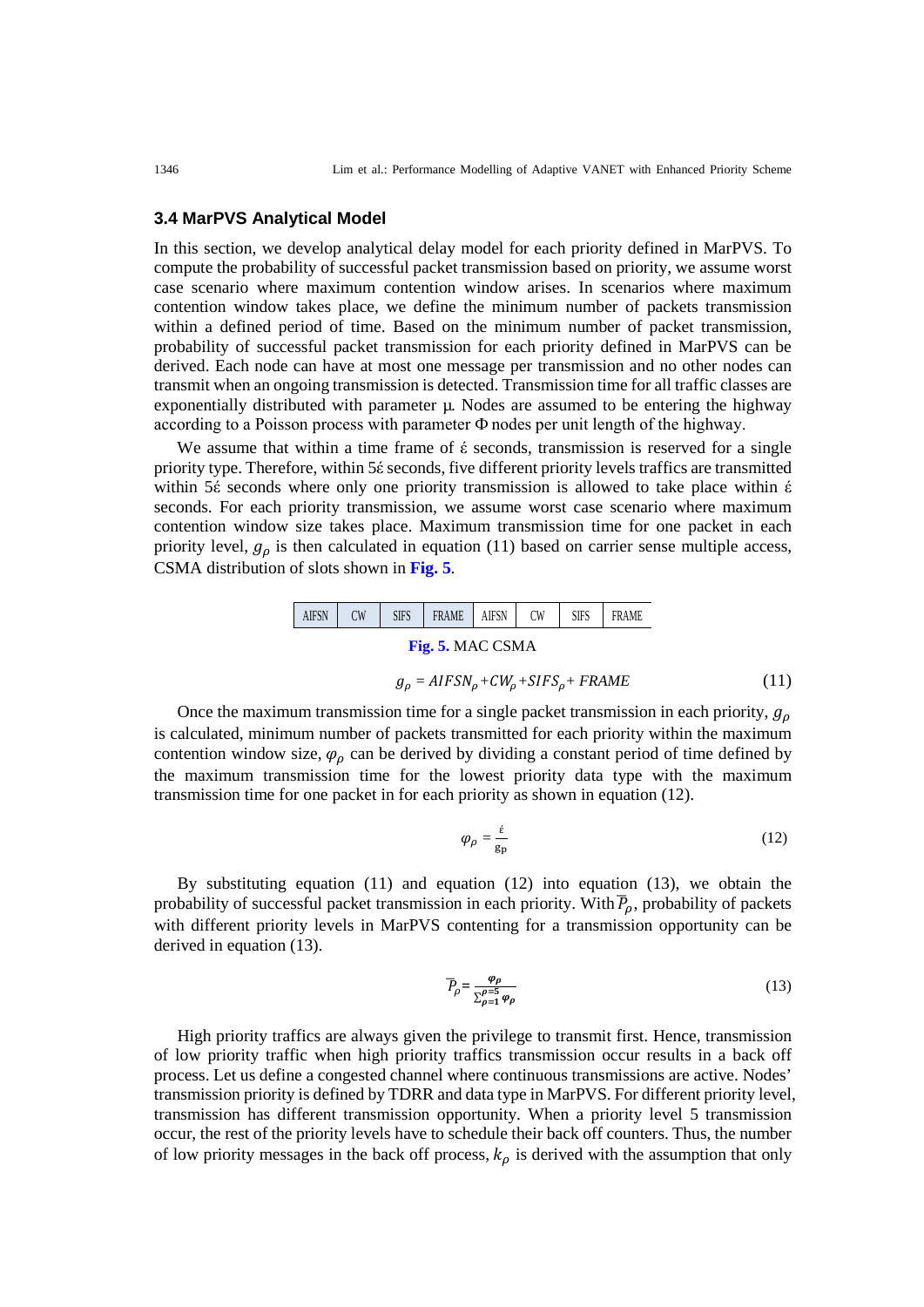one transmission is allowed to take place between two communicating nodes. Hence, probability of low priority transmission occurs when transmission of high priority takes place is derived in equation (14).

$$
k_{\rho} = \frac{\Phi}{2} \sum_{\rho=1}^{\rho-1} \varphi_{\rho} \sum_{\rho}^{\rho=5} \varphi_{\rho} \tag{14}
$$

Therefore, number of concurrent low priority transmission,  $n<sub>p</sub>$  is derived in equation (15).

$$
n_{\rho} = \frac{\Phi}{2} \sum_{\rho=1}^{\rho-1} \varphi_{\rho} \tag{15}
$$

Average packet transmission time,  $\mu_{\rho}$  for each priority level defined in MarPVS is computed based on the total transmission time needed for a transmission to be delivered from the source node to the destination node. The calculation includes processing delay, propagation delay, transmission delay and queuing delay. Average packet transmission time,  $\mu_{\rho}$  is derived in equation (16)

$$
\mu_{\rho} = \frac{L}{c} + \frac{d}{v} + \frac{c}{\mu - \lambda} + \gamma_{\rho} \tag{16}
$$

where  $L =$  average packet length,  $C =$  link transmission capacity,  $d =$  TDRR,  $v =$  propagation speed,  $\lambda$  = arrival rate,  $\varsigma = \lambda/\mu$ ,  $\mu = C/L$  and  $\gamma$  = priority queuing delay.

Probability for lower priority transmissions to be queued when it reaches its destination node is higher, thus, priority queuing delay for each priority level is defined in equation (17). Assume that only a one to one communication can take place at a time, priority queuing delay,  $\gamma_{\rho}$  =  $\delta$  is derived in equation (17)

$$
\gamma_{\rho} = (AIFSN_{\rho} + CW_{\rho} + SIFS_{\rho}) \frac{\omega a}{2R}
$$
\n(17)

where *R* = total highway length,  $d=$  current transmission range,  $\delta$  = time for each slot,  $AIFSN_{\rho}$  = number of *AIFSN* slot for  $\rho$  priority,  $CW_{\rho}$  = number of contention window slot for  $\rho$ priority,  $SIFS_{\rho}$  = number of SIFS slots for  $\rho$  priority and  $\Phi$  = total number of vehicles.

In [5], average number of activity regions is defined only for only two priority levels. In MarPVS, we computed five defined priority levels and based on [5], the average number of activity regions with number of concurrent low priority transmission with priority *ρ* and  $n_\rho$  concurrent transmission is defined as, $\overline{m}$  ( $n_\rho = \sum_{m=1}^{n_\rho} m Q_m(n_\rho)$ ) where  $Q_m(n_\rho)$  is the probability distribution function of the number of activity regions with  $n<sub>o</sub>$  concurrent transmission. Average length of the sum of the activity regions with  $n<sub>\rho</sub>$  concurrent transmission derived using MarPVS is therefore defined in equation (18).

$$
l(n_{\rho}) = \begin{cases} [2\bar{m}(n_{\rho}) + (0.5P_c + 1.5P_h)(n - \bar{m}(n_{\rho}))]d & \text{if } n_{\rho} > 0\\ 0, & \text{if } n_{\rho} = 0 \end{cases}
$$
(18)

Average sum of interference sub regions with  $n<sub>\rho</sub>$  concurrent transmission derived using MarPVS is thus defined in equation (19)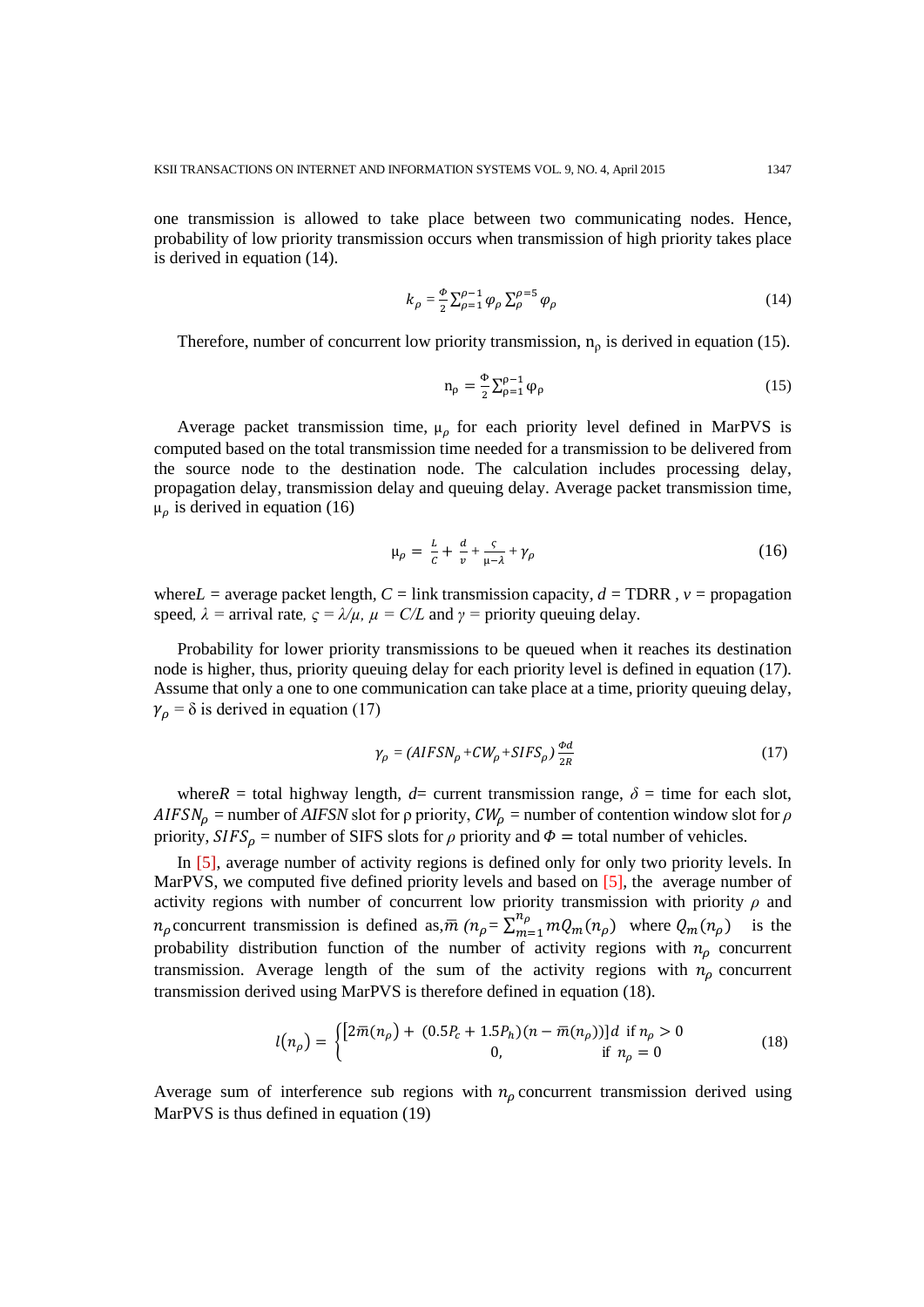1348 Lim et al.: Performance Modelling of Adaptive VANET with Enhanced Priority Scheme

$$
h(n_{\rho}) = \begin{cases} (1.5P_c + 0.5P_h)(n - \bar{m}(n_{\rho})) \, \text{d} & \text{if } n_{\rho} > 0 \\ 0 & \text{if } n_{\rho} = 0 \end{cases} \tag{19}
$$

where  $P_c$  and  $P_h$  denote the probabilities of internal and external interferences respectively based on [5]. After further manipulations, the birth rate of number of concurrent transmission when state of system in  $(n_{\rho}, k_{\rho})$ , with priority defined by MarPVS is computed in equation (20),

$$
\alpha_{n_{\rho}|k_{\rho}}(n_{\rho}) = \lambda_{\rho} \left(\phi - \frac{k_{\rho}}{R}\right) \left(R - l(n_{\rho})\right) + \frac{k_{\rho}\beta}{R} \left(R - l(n_{\rho})\right) \tag{20}
$$

Next we denote the death rate of number of concurrent transmission when state of system is in  $(n_{\rho}, k_{\rho})$ , with priority defined by MarPVS in equation (21)

$$
b_{n_{\rho}|k_{\rho}}(n_{\rho}) = n_{\rho}\bar{\mu}_{\rho}
$$
\n(21)

where  $\lambda_{\rho}$  = Poisson arrival rate for different priority level,  $\beta = \frac{1}{\alpha \omega_{\rho}}$ ,  $\alpha$  = backoff time slot,  $\omega_{\rho}$ = backoff contention window size for different traffic class,  $\bar{\mu}_{\rho}$  = transmission time of a message for different traffic classes is exponentially distributed with parameter  $\bar{\mu}_\rho$ . Operating with exponential arrival rates, we can model the Markovian birth-death process in [5] with MarPVS different priority level in equation (22).

$$
(n_{\rho}|k_{\rho}) = b_{0|k_{\rho}} \prod_{i=0}^{n_{p}} \frac{a_{i|k(i)}}{b_{i+1|n_{\rho}(i+1)}} \qquad 0 \le n_{\rho} \le n_{\rho \max} \qquad (22)
$$

Probability that no new low-priority transmission starts in the transmission range of a forwarding node within a time slot,  $\alpha$  is derived in equation (23).

$$
p_s(n_\rho, k_\rho) = e^{-r_{n_\rho, k_\rho} \alpha} \tag{23}
$$

Unconditional probability of  $P_s(n_\rho, k_\rho)$  that within a time slot  $\alpha$ , no new low priority transmission starts in a transmission range of a forwarding node for different priority level in MarPVS is derived in equation (24).

$$
P_{s(\rho)} = \sum_{k_{\rho}=0}^{n_{\rho} \max} \sum_{n_{\rho}=0}^{n_{\rho} \max} e^{-r_{n_{\rho},k_{\rho}} \alpha} \rho_{n_{\rho|k_{\rho}}(n_{\rho}|k_{\rho})}
$$
(24)

If the medium is free and the node proceeds with transmission of packets, the forwarding delay is  $\alpha + \bar{z}_0$ . On the other hand, if the medium is busy and it defers the transmission after completion of an ongoing transmission and a back off process, the forwarding delay becomes  $0.5\alpha + \bar{x}_{\rho} + E_{\rho}$ [backoff time] +  $\bar{x}_{\rho}$ . As the consequence of a single back off procedure in the broadcasting mode, the average delay experienced by the  $i<sup>th</sup>$  forwarding node in each priority level defined in MarPVS is given in equation (25)

$$
\bar{d}_{h(\rho)} = P_{s(\rho)}\big(\alpha + \bar{x}_\rho\big) + (1 - P_{s(\rho)})(0.5\alpha + \bar{x}_\rho + E_\rho[\text{backoff time }] + \bar{x}_\rho)
$$
(25)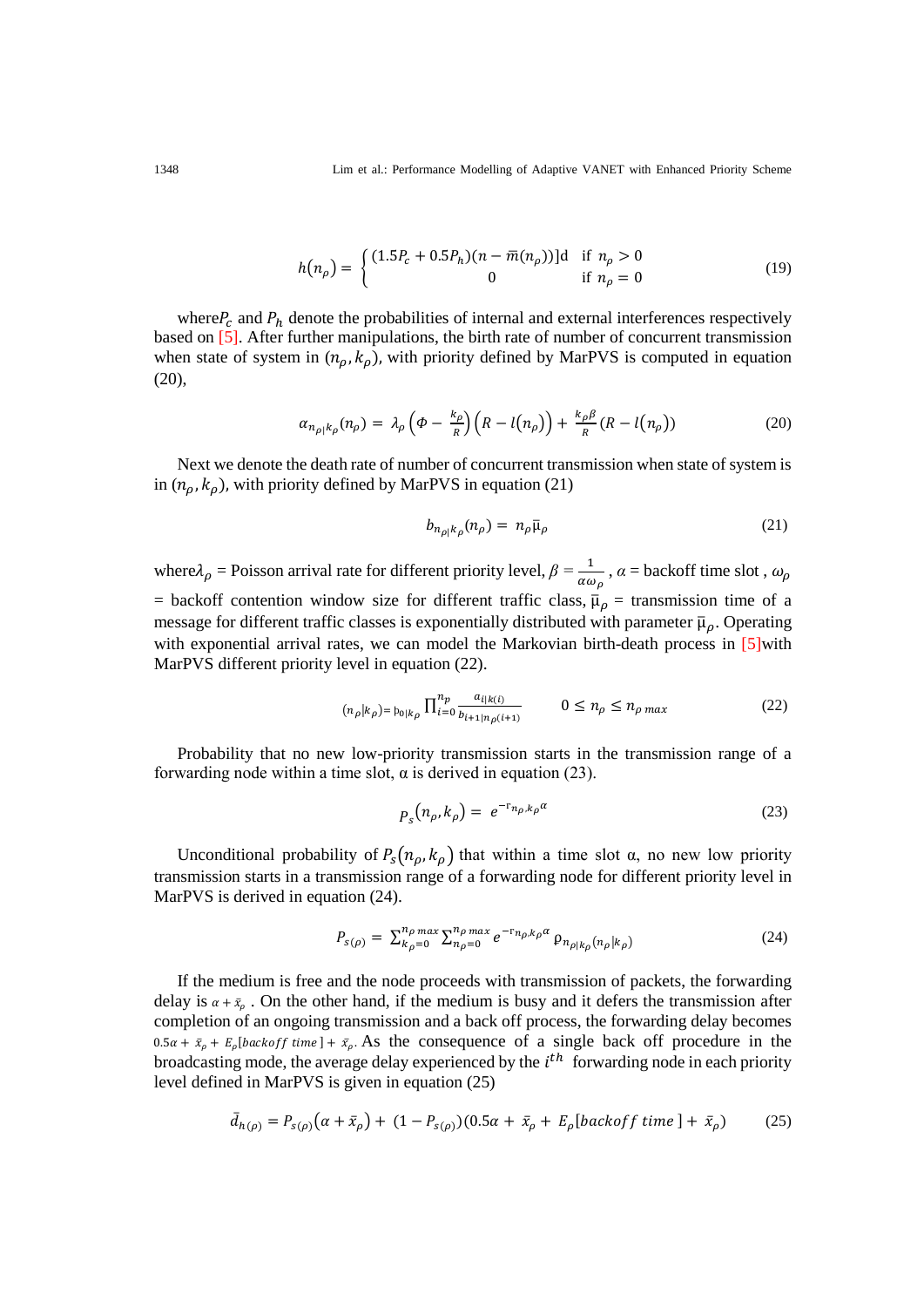where the slot is randomly selected,  $E_{\rho}$ [backoff time] =  $\frac{\omega_{\rho}}{2}T_{st(\rho)}$  and  $\bar{x}_{\rho} = \xi_{\rho}e^{-d\mu_{\rho}} - \xi_{\rho}$ ,  $\varepsilon \xi_{\rho} =$  $\frac{\varsigma}{\mu-\lambda}$  ( $\frac{1}{\overline{b}}\overline{P}_{\rho}$ ) and  $\overline{b}$  < 1.

Since a low priority transmission may start with probability  $1 - P_{s(\rho)}$  within a slot duration, the average waiting time for each counted slot shown by forwarding delay for each priority level in MarPVS is derived in equation (26).

$$
T_{st(p)} = P_{s(\rho)}\alpha + (1 - P_{s(\rho)})(0.5\alpha + \bar{x}_{\rho} + T_{st(\rho)})
$$
\n(26)

When a source node generates a high priority message, it may be located in an activity region [5]. Thus, probability of such event is derived as  $P_{i(\rho)}$  in equation (27).

$$
P_{i(\rho)} = \sum_{j=1}^{n_{\rho} \max} h_{\rho}(j) / l_{\rho}(j) p_{n_{\rho}}(j)
$$
 (27)

Since within an activity region, arrival of high priority message is randomly distributed. On the other hand, if the source node is located in non- activity region, it experiences delay similar to a forwarding node as defined in equation (24). The overall average transmission delay for each MarPVS priority level is derived in equation (28).

$$
\overline{D}_{\rho} = P_{i(\rho)} \left[ \frac{\omega_{\rho}}{2} T_{st(\rho)} + 1.5 \overline{x}_{\rho} \right] + \left( 1 - P_{i(\rho)} \right) \overline{d}_{h(\rho)} \tag{28}
$$

## **4. Simulation and Analysis**

In this section, we present the numerical results with regards to the performance modeling analysis presented in the previous sections, as well as simulation results to confirm the accuracy of the analysis. An event driven platform was developed using MATLAB software to perform the analytical analysis of MarPVS whereas simulation was performed using real life map in the urban city of Kuala Lumpur, Malaysia shown in **Fig. 6**, [18] with Omnet-4.2.2 with Vehicles Network Simulation (Veins) with Simulation of Urban Mobility, SUMO and open google map application are used as the simulation software [19]. Simulation was performed in an urban mobility pattern where there are two ways traffic flows, traffic lights and cars moving in every 3 seconds. We performed multiple independent simulations where statistics were collected after the system has reached steady state. Simulation was performed with the assumption that transmissions are sent without request to transmit (rts), clear to transmit (cts) and acknowledgement (ack) packets since the objective of VANET is to successfully deliver emergency messages within the stipulated time frame and the introduction of cts/rts/ack increases delay and packet drops which defeats the purpose of VANET [20, 21]. Parameters used for the simulation is explained in **Table 4** Time for each slot,  $\delta$ , and contention window size are selected based on the VANET standard as defined in [13] and [22].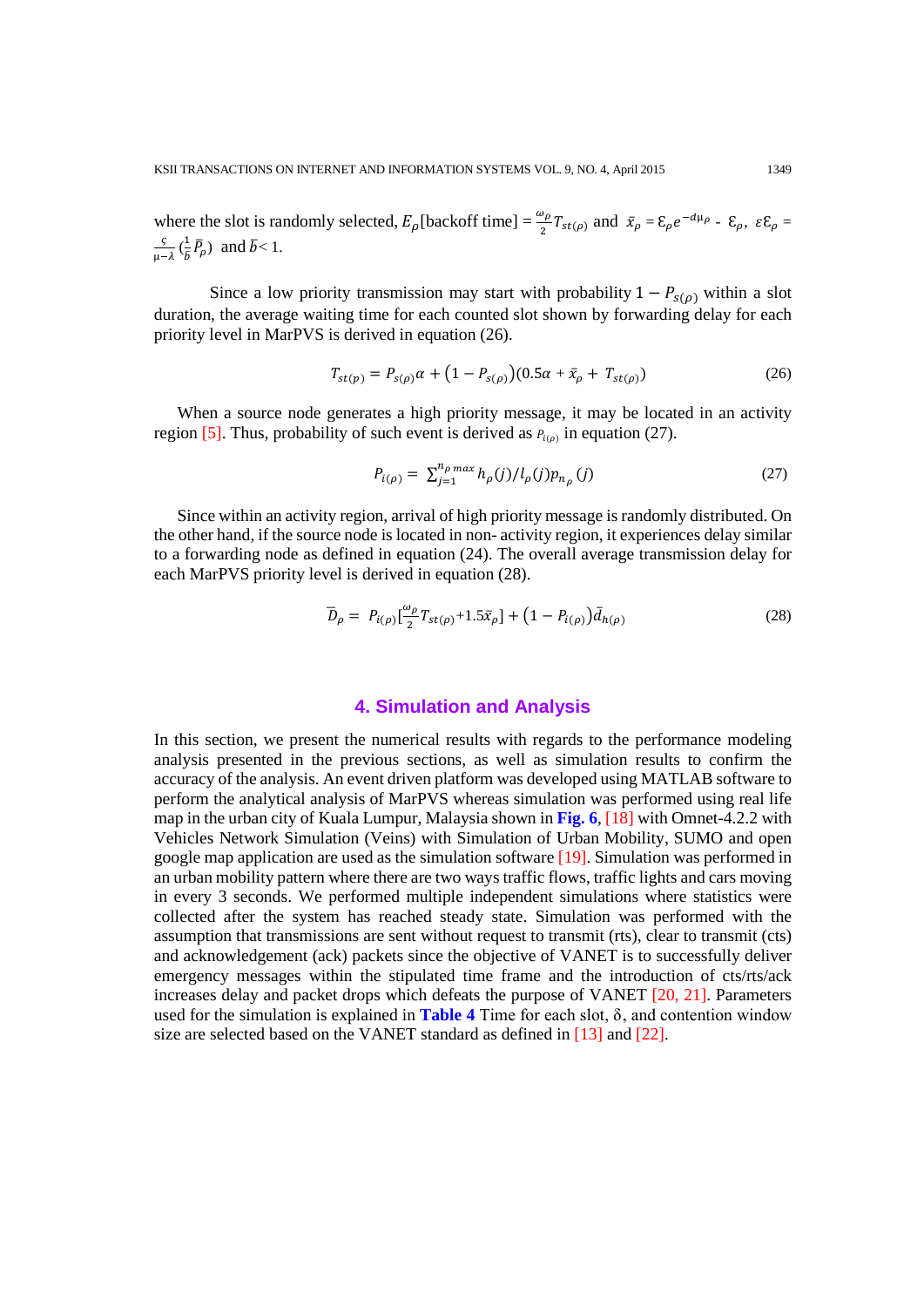

**Fig. 6.** Kuala Lumpur, Malaysia city centre map (Urban Area)

| <b>Table <math>\tau</math>.</b> Traffic Farancels |            |  |  |  |
|---------------------------------------------------|------------|--|--|--|
| <b>Parameter</b>                                  | Value      |  |  |  |
| Packet arrival rate, $\lambda$                    | 0.05s      |  |  |  |
| Number of vehicles, $\Phi$                        | $30 - 150$ |  |  |  |
| Packet size                                       | 512 bytes  |  |  |  |
| <b>Transmitted power</b>                          | 19 dBm     |  |  |  |
| Time for each slot, $\delta$                      | 0.000013s  |  |  |  |
| Interval, $i$                                     | 6          |  |  |  |
| Interval, $j$                                     | 6          |  |  |  |
| Threshold, r                                      | 50 metres  |  |  |  |
| Number of events, n                               | 62,500     |  |  |  |

**Table 4.** Traffic Parameters

The accuracy of the proposed TDRR prediction with Markov model is shown in **Fig. 7** Analytical and simulation results for predicted TDRR are compared and the percentage of difference between near and far occurrences are plotted in **Fig. 7** The analytical and simulation results are shown to be closely similar and above 95% accuracy which shows the reliability of the proposed TDRR prediction using Markov model. Markov model is used to predict future TDRR based on previous data collected. As such a slight drop is noticed in the beginning of time. However, an average of above 95% accuracy is still achieved. The high accuracy of TDRR prediction ensures priorities for data traffics are allocated accordingly to ensure transmission efficiency and reliability.

**Table 5.** Complexity Measurement

|                                  | <b>Run Time</b><br>(seconds) | Percentage of<br><b>Increased Run</b><br>Time $(\% )$ |
|----------------------------------|------------------------------|-------------------------------------------------------|
| Default<br>IEEE802.11p<br>Scheme | 25.8641                      |                                                       |
| Reference Scheme<br>in $[7]$     | 25.9531                      | 0.3441\%                                              |
| <b>MarPVS</b>                    | 25.9092                      | 0.1744\%                                              |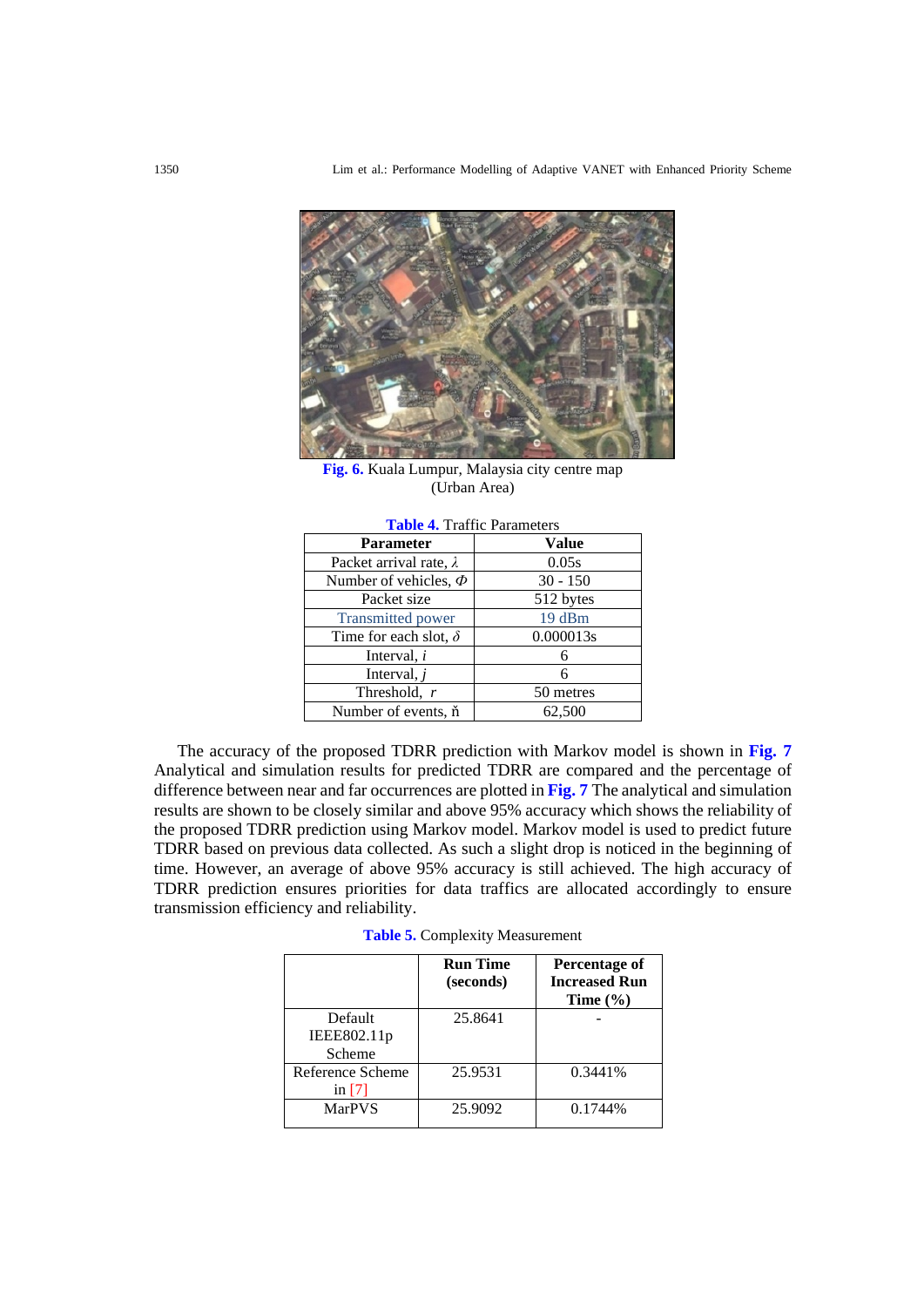We compared the complexity of the proposed MarPVS with the default IEEE802.11p scheme and reference scheme in [7] with the use of simulations. Complexity of the three schemes is measured with run time and ň number of events with the use of Microsoft Windows 8 platform, Intel Core I3 Processor and 4 GB RAM. In Table 5, the proposed MarPVS shows low complexity with lower percentage of increased run time.

**Fig. 8** and **9** show the effects of parameter *r* selection on MarPVS simulation where a reduction of packet success rate and increase of delay are observed when parameter threshold r increases. When threshold *r* increases, the range of emergency packets communication increases, thus an increment of packets categorized as near transmission increases. These packet are given higher priority which results in performance similar to the default IEEE802.11p. Therefore, a low r threshold should be set to ensure efficient scheduling. Afterall, information between near VANET nodes are inherently more important because information on roads further from the cars' locations is deemed redundant as there might have been a change of traffics even before the car reaches near the location itself.

**Fig. 10** to **19** present the analytical and simulated results for analytical MarPVS, simulated MarPVS, default IEEE802.11p scheme and reference scheme in [7]. As can be seen from the figures, when the number of vehicles increases throughout a period of time, channel congestion increases which results in high transmission delay. With the proposed MarPVS, vehicles within close TDRR are permitted to transmit with higher priority which results in overall shorter queuing delay. Transmissions between vehicles with increased TDRR are usually prone to interference and packet drops. Thus, if transmission is prioritized solely based on data type as stated in the default IEEE802.11p scheme, transmission between vehicles with increased TDRR causes wastage of transmission opportunity because longer distance packetsare prone to delay and interference. Subsequently, if transmission is prioritized based on data type and time restriction of packets as discussed in reference scheme in [7], starvation in lower priority queues becomes prone as shown in reference scheme [7] in **Fig. 14** and **19**. It can be observed in reference scheme [7] that transmission of packets with different time restrictions entering the queue and contesting for opportunity to transmit without any gradual indications causes intense competition and results in inefficient throughput and delay. However, if we prioritize transmission of packets between shorter TDRR vehicles and data type as proposed in MarPVS, packets have higher success rate due to predictable TDRR and efficient bandwidth scheduling. This is because near TDRR transmissions are prioritized and farTDRR transmissions that are prone to interference and packet drops which hoards the bandwidth inquiring high delay is reduced, consequently reducing the overall queue buffer and waiting period. With shorter queuing delay and efficient bandwidth scheduling, MarPVS improves the overall transmission delay and packet success rate. With lower delay, transmission time is less due to less queuing time. Packets are dropped when it exists time to live (TTL). As such, with lower delay, packets are transmitted within the TTL period. Thus, packet reaches destination node on time. Reduced average transmission delay contributes to higher packet success rate. Therefore, as can be seen in **Fig. 10** to **14** the overall MarPVS packet success rate increases whereas delay decreases as compared to the default IEEE802.11p scheme and reference scheme in [7]. It can also be observed that with proper scheduling, where we prioritize near transmission in MarPVS, queuing delay is reduced. As such, multi-hops transmissions are reduced. This is because MarPVS prioritises near transmission where multi-hops transmission eventually resorts to transmit to nearer nodes and the transmission becomes single-hop which reduces the delay and improves packet success rate.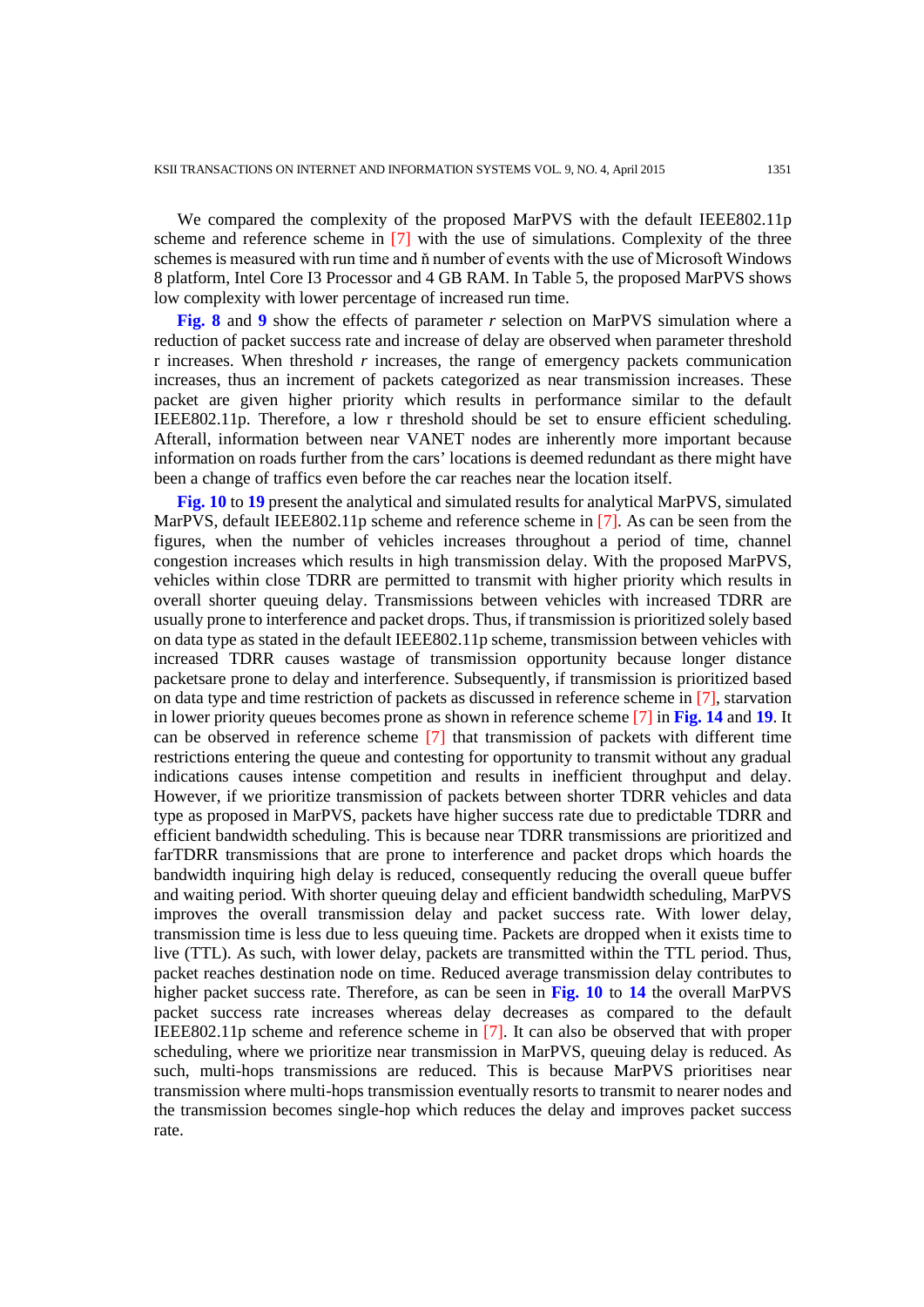A lower bound average delay which represents the minimum average delay of packet transmission is plotted as the analytical MarPVS modeling based on analytical expressions which are discussed in the previous sections. Based on the probability of successful packet transmissions calculated for all MarPVS priority levels, we computed the number of low priority messages in backoff process, the number of concurrent low priority transmission and average packet transmission time for analytical MarPVS. Finally, the results are used to derive the average transmission delay for different data types defined in analytical MarPVS. We observed a good agreement between numerical and simulation results as shown in **Fig. 15** to 19. Numerical results and simulation results confirm the accuracy of the proposed analysis. Results show that in VANET high nodes density and mobility networks, distribution of packets prioritized according to TDRR and data type achieve better optimization and adaptation of contention window and improve transmission latency.

The overall packet success rate is higher in the proposed MarPVS as compared to the existing default IEEE802.11p scheme and reference scheme in [7]. This is because higher priority is given to packet transmission between close TDRR vehicles which is usually less affected by interference and noise as compared to packet transmission between far TDRR vehicles. Thus, with higher priority given to vehicles communicating in close TDRR, shorter transmission delay is observed due to less propagation time and queuing delay. With reduced transmission time, bandwidth utilization efficiency and overall packet transmission waiting and queuing time are improved. The proposed MarPVS is shown to be able to reduce average delay and increase packet success rate of packet transmissions in VANET.







**Fig. 8.** Effect of Parameter r on Packet Success Rate (AC\_SP)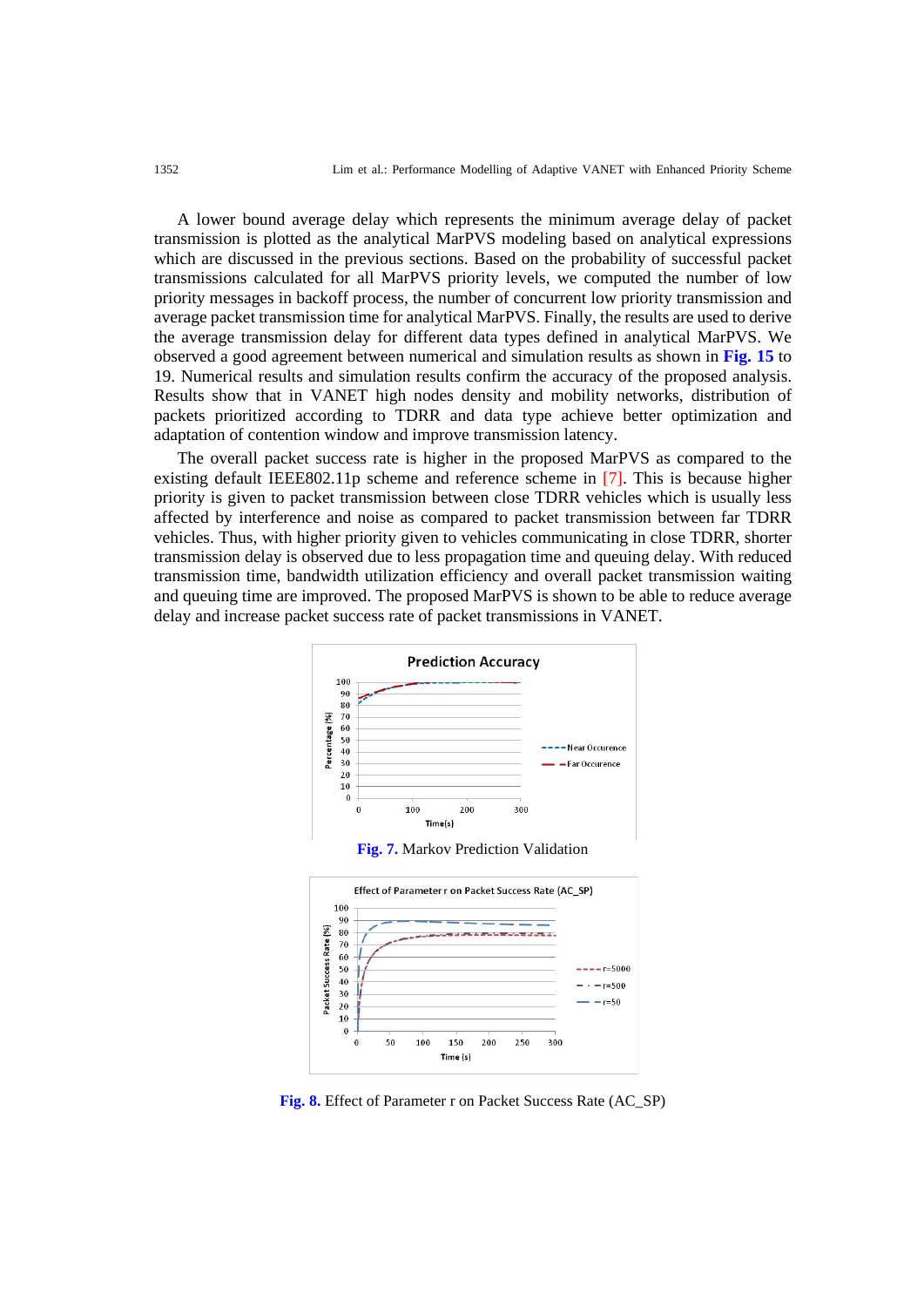



**Fig. 10.** Packet success rate AC\_SP







**Fig. 12.** Packet Success Rate AC\_VI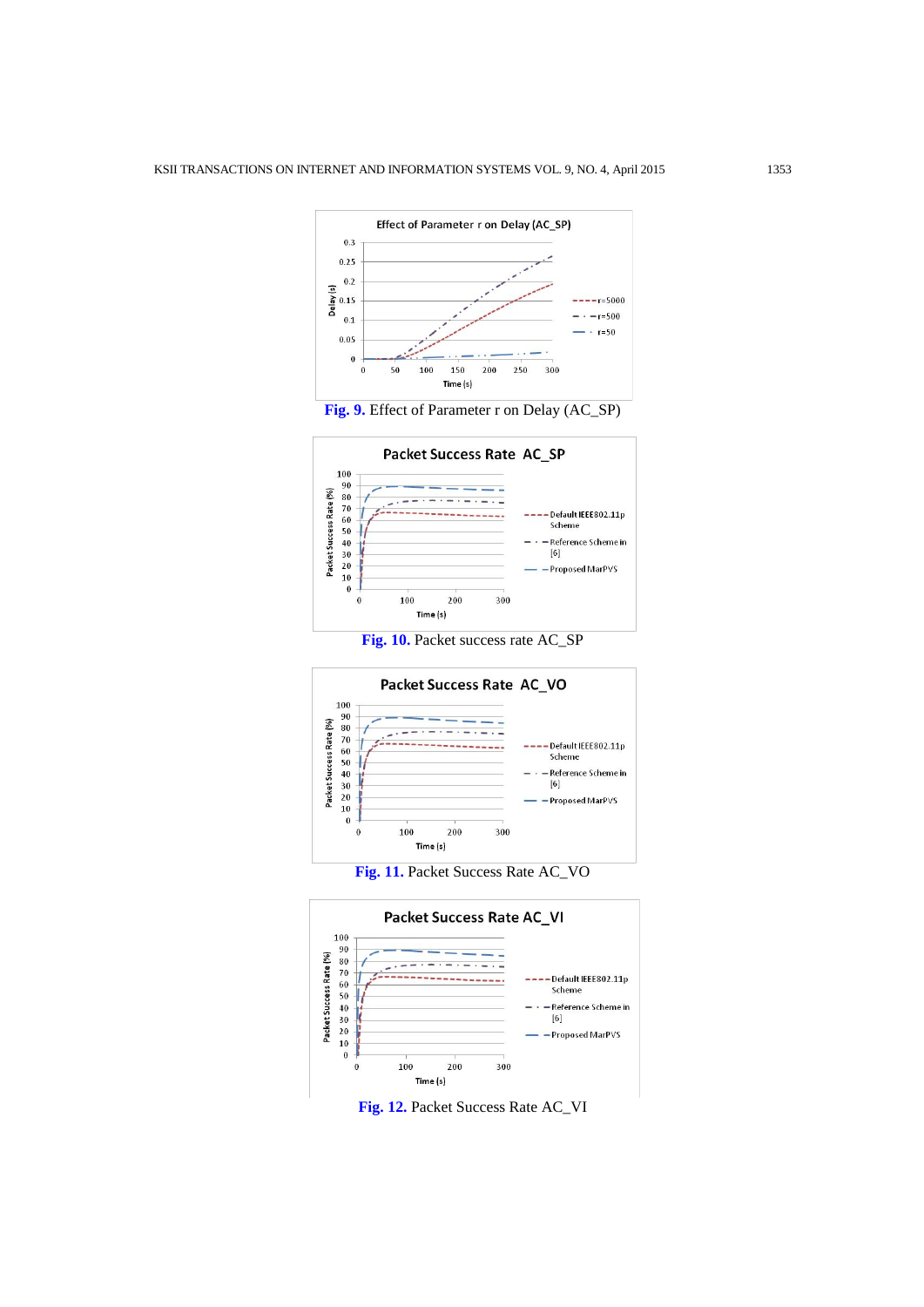













**Fig. 16.** Average Delay (AC\_VO)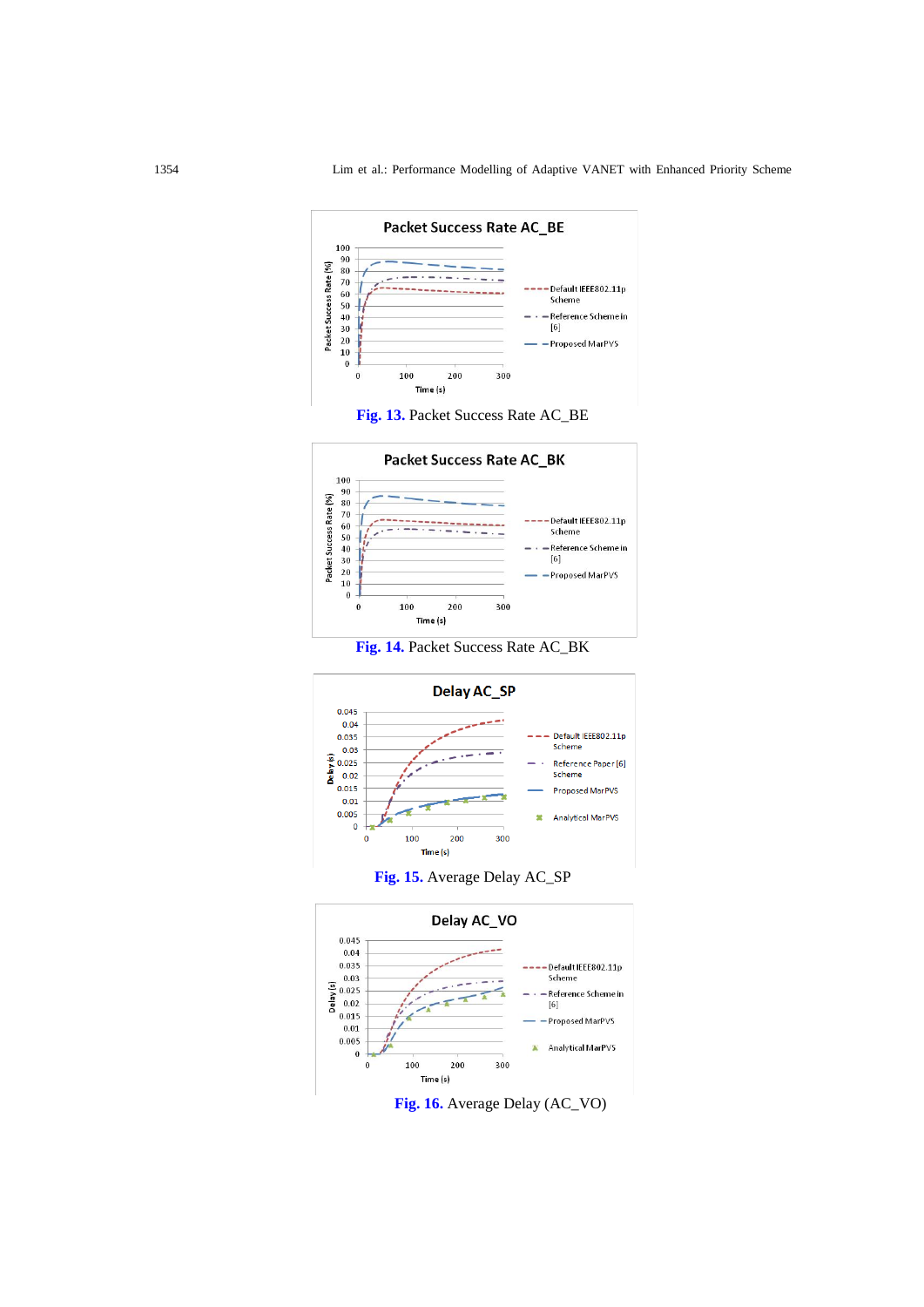

## **5. Conclusion**

VANET topology is prone to unpredictable environment and interference. Hence, priorities based on data type and TDRR in MarPVS is important to ensure optimized performance and adaptable nodes. In this work, we proposed a Markov model based priority scheme which predicts future TDRR between communicating vehicles. Since vehicles in VANET are highly mobile, priorities assigned during transmission would have been obsolete upon reaching its destination node. As such, we used Markov model to predict the future TDRR between communicating vehicles based on past TDRR data obtained. Based on the predicted TDRR and type of data, we proposed a new Markov TDRR Prediction with Enhanced Priority VANET Scheme (MarPVS) where priorities are classified according to data type and TDRR between vehicles. With priorities given to close TDRR vehicles, bandwidth utilization can be improved and thus, increases packet success rate and decreases average delay. The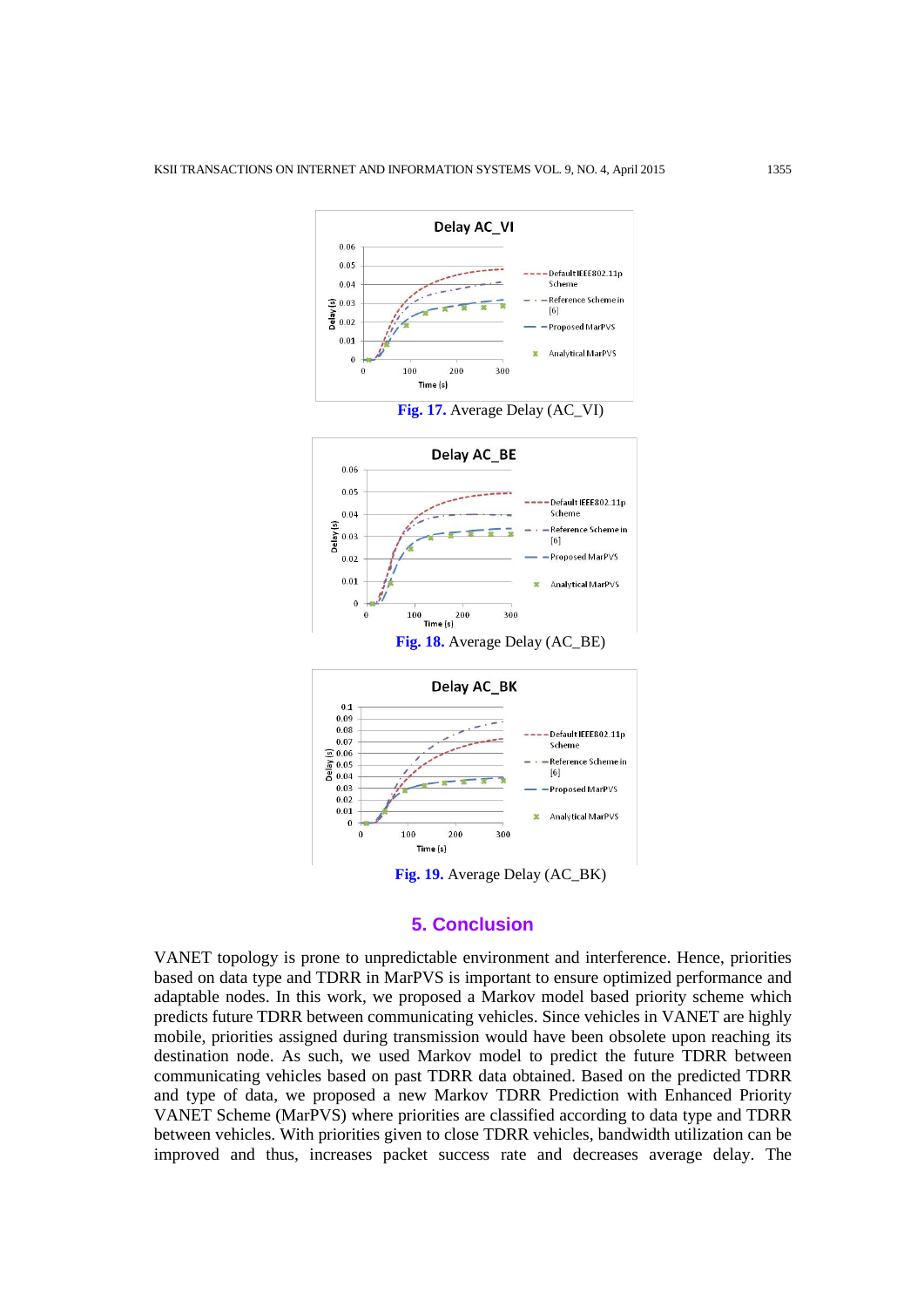performance modeling of MarPVS is derived in this paper to confirm the simulation results. In the analytical analysis, we first explained the MarPVS algorithm and then we derived the number of low priority messages in the back off process, number of concurrent low priority transmission and average packet transmission time for MarPVS. Then, based on Markov Birth death process and average forwarding delay, we derived the average transmission delay for different data types defined in MarPVS. Numerical results are provided along with simulation results which confirm the accuracy of the proposed analysis. Results show that in VANET high nodes density and high mobility networks, distribution of packets prioritized according to TDRR and data type improve transmission latency and packet success rate.

#### **Acknowledgement**

This research is funded in part by Motorola Mobility.

#### **References**

- [1] S. Al-Sultan, M. M. Al-Doori, A. H. Al-Bayatti, HussienZedan, "A Comprehensive Survey on Vehicular Ad-Hoc Network," *Journal of Network and Computer Applications*, vol. 37, pp. 380-392, 2014. [Article \(CrossRef Link\)](http://dx.doi.org/10.1016/j.jnca.2013.02.036)
- [2] D. [B. Fambro](https://www.google.com.my/search?rlz=1C1OPRB_enMY515MY515&biw=1366&bih=641&tbm=bks&tbm=bks&q=inauthor:%22Daniel+B.+Fambro%22&sa=X&ei=ezl3UvXJC8iQrQenoICgBQ&ved=0CEsQ9AgwAg)+�K. [Fitzpatrick](https://www.google.com.my/search?rlz=1C1OPRB_enMY515MY515&biw=1366&bih=641&tbm=bks&tbm=bks&q=inauthor:%22Kay+Fitzpatrick%22&sa=X&ei=ezl3UvXJC8iQrQenoICgBQ&ved=0CEwQ9AgwAg) and R. [J. Koppa,](https://www.google.com.my/search?rlz=1C1OPRB_enMY515MY515&biw=1366&bih=641&tbm=bks&tbm=bks&q=inauthor:%22Rodger+J.+Koppa%22&sa=X&ei=ezl3UvXJC8iQrQenoICgBQ&ved=0CE0Q9AgwAg) ["Determination of Stopping Sight](http://books.google.com.my/books?id=I511spiUbQsC&pg=PA55&dq=accidents+are+more+likely+to+happen+driving+near+distance&hl=en&sa=X&ei=ezl3UvXJC8iQrQenoICgBQ&ved=0CEkQ6AEwAg) Transmission distance reliability ranges," *[Transportation Research Board](http://books.google.com.my/books?id=I511spiUbQsC&pg=PA55&dq=accidents+are+more+likely+to+happen+driving+near+distance&hl=en&sa=X&ei=ezl3UvXJC8iQrQenoICgBQ&ved=0CEkQ6AEwAg)*, no. 400, pp. 55, 1997. [Article \(CrossRef Link\)](https://books.google.com.my/books?isbn=0309060737) [3] R. Cummins, Driving Standards Agency, [Driving: The Essential Skills, 5th edition,](http://books.google.com.my/books?id=cHLobI8YgfcC&pg=PA118&dq=accidents+are+more+likely+to+happen+driving+near+distance&hl=en&sa=X&ei=ezl3UvXJC8iQrQenoICgBQ&ved=0CHUQ6AEwCQ) Crown

copyright, 2005. [Article \(CrossRef Link\)](https://books.google.com.my/books?id=rOtlpO8bN9AC&pg=PA2&lpg=PA2&dq=Driving:+The+Essential+Skills,+5th+edition,+Crown+copyright,+2005.&source=bl&ots=xaNQ7ujwfe&sig=XlCOHB0bjbdaVLKhVJTaWu4YVpc&hl=en&sa=X&ei=0pbQVIXgJIW48gW4qYH4CQ&ved=0CB4Q6AEwAA%23v=onepage&q=Driving%3A%20The%20Essential%20Skills%2C%205th%20edition%2C%20Crown%20copyright%2C%202005.&f=false)

- [4] M. Khabazian, S. Aissa and M. Mehmet-Ali, "Performance Modelling of Safety Messages Broadcast in Vehicular Ad hoc Networks," *IEEE transactions on intelligent transportation systems*, vol. 14, no. 1, pp. 380-387, 2011. [Article \(CrossRef Link\)](http://dx.doi.org/10.1109/TITS.2012.2213595)
- [5] M. Khabazian, S. Aissa and M. Mehmet-Ali, "Performance Modelling of Message Dissemination in Vehicular Ad hoc Networks with Priority," *IEEE Journal on Selected Areas in Communications*, vol. 29, no. 1, pp. 61-71, 2011. [Article \(CrossRef Link\)](http://dx.doi.org/10.1109/JSAC.2011.110107)
- [6] J. Sahoo, E. H. K. Wu, P. K. Sahu, and M. Gerla, "Binary-Partition-Assisted MAC-Layer Broadcast for Emergency Message Dissemination in VANETs," *IEEE Transactions on Intelligent Transportation Systems*, vol. 12, no. 3, pp.757-770, 2011. [Article \(CrossRef Link\)](https://www.google.com.my/search?q=Jagruti+Sahoo,+Eric+Hsiao-Kuang+Wu,+Pratap+Kumar+Sahu,+and+Mario+Gerla,+%E2%80%9CBinary-Partition-Assisted+MAC-Layer+Broadcast+for+Emergency+Message+Dissemination+in+VANETs%E2%80%9D,+IEEE+Transactions+on+Intelligent+Transportation+Systems,+Vol.+12,+No.+3,+September+20&btnG=Search+Books&tbm=bks&tbo=1&gws_rd=cr&ei=EZjQVPvWI4bn8gW_yoHQCg)
- [7] Esmaeiliteamour, M. Fathy and H. Ghaffarian, "A Priority based Scheduling Algorithm to Improve Quality of Service from Safety perspective in VANET," *Journal of Computing*, vol. 4, no. 6, pp. 2151-9617, 2012. [Article \(CrossRef Link\)](http://www.scribd.com/doc/100494043/A-Priority-based-Scheduling-Algorithm-to-Improve-Quality-of-Service-from-Safety-perspective-in-VANET)
- [8] D. T. Tuan, S. Sakata and N. Komuro, "Priority and Admission Control for Assuring Quality of I2V Emergency Services in VANETs Integrated with Wireless LAN Mesh Networks," *Proc. 4th International Conference o[n Communications](http://ieeexplore.ieee.org/xpl/mostRecentIssue.jsp?punumber=6307954) and Electronics,* vol. 1-3, pp. 91-96, 2012. [Article \(CrossRef Link\)](http://ieeexplore.ieee.org/xpl/login.jsp?tp=&arnumber=6315877&url=http%3A%2F%2Fieeexplore.ieee.org%2Fiel5%2F6307954%2F6315859%2F06315877.pdf%3Farnumber%3D6315877)
- [9] S. Yang, H. H. Refai and X. Ma, "CSMA based Inter Vehicle Communication using Distributed and Polling Coordination," *Proc. 8th International IEEE Conference on Intelligent Transportation Systems*, vol. 13-15, pp. 167-171, 2005. [Article \(CrossRef Link\)](http://libra.msra.cn/Publication/50421326/csma-based-inter-vehicle-communication-using-distributed-and-polling-coordination)
- [10] B. X. Wang, K. Yin, and Y. Zhang, "An Exact Markov Process for Multihop Connectivity via Intervehicle Communication on Parallel Roads," *IEEE Transactions on Wireless Communications*, vol. 11, no. 3, pp. 865-868, 2012. [Article \(CrossRef Link\)](http://dx.doi.org/10.1109/TWC.2012.011812.100686)
- [11] Althoff. M and Mergel. A, "Comparison of Markov Chain Abstraction and Monte Carlo Simulation for the Safety Assessment of Autonomous Cars," *IEEE Transactions on Intelligent Transportation System*, vol. 12, no. 4, pp. 1237-1247, 2011. [Article \(CrossRef Link\)](http://dx.doi.org/10.1109/TITS.2011.2157342)
- [12] C. Z. Guo, Mita S. and McAllester D., "Robust Road Detection and Tracking in Challenging Scenarios based on Markov Random Fields with Unsupervised Learning," *IEEE Transactions on*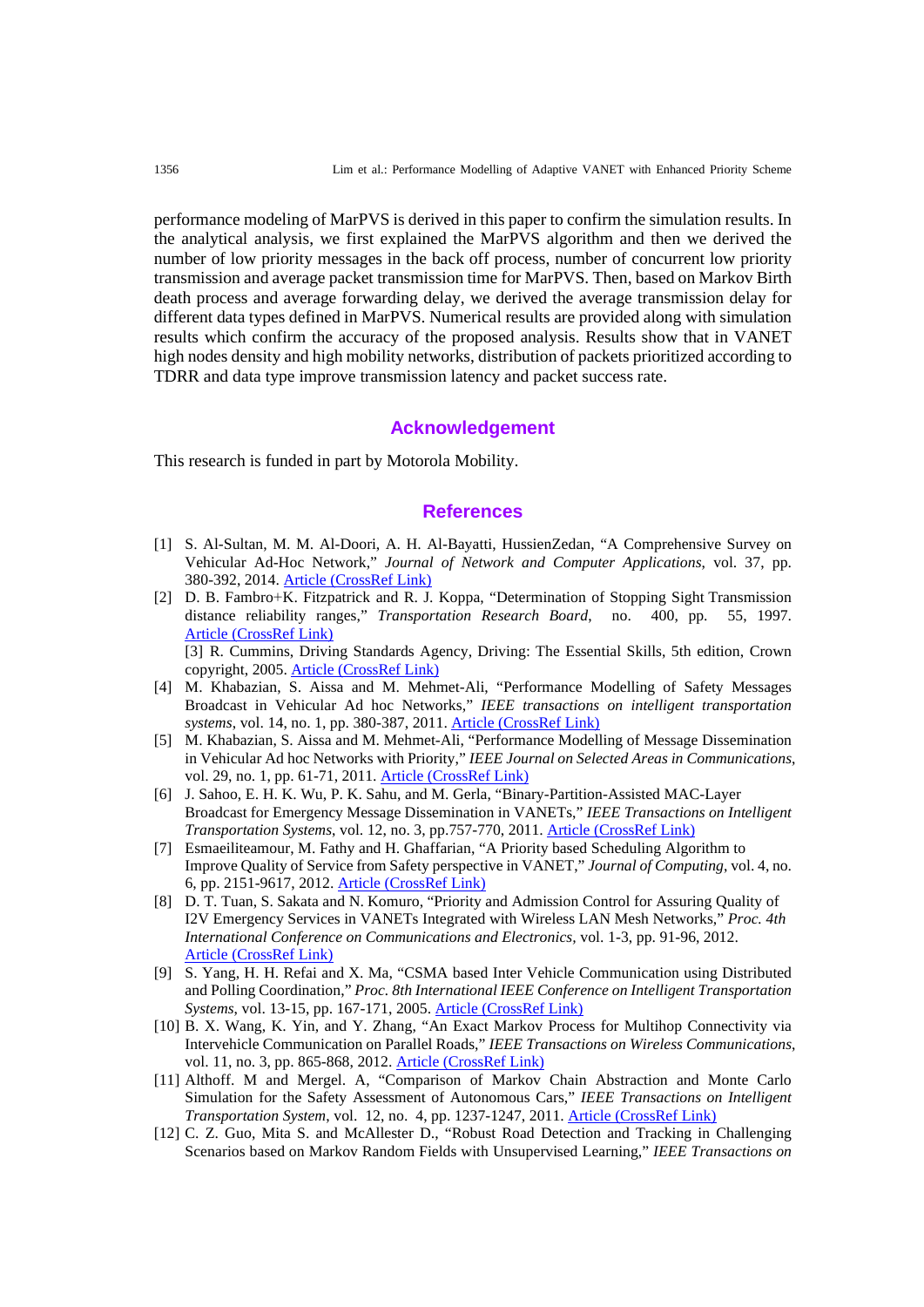*Intelligent Transportation Systems*, vol. 13, no. 3, pp. 1338-1354, 2012. **[Article \(CrossRef Link\)](http://dx.doi.org/10.1109/TITS.2012.2187896)** 

- [13] K. A. Hafeez, L. Zhao, B. Ma and J. W. Mark, "Performance Analysis and Enhancement of the DSRC for VANET's Safety Applications," *IEEE Transactions on Vehicular Technology*, vol. 62, no. 7, pp. 3067-3083, 2013. [Article \(CrossRef Link\)](http://dx.doi.org/10.1109/TVT.2013.2251374)
- [14] [Abdrabou, A.,](http://ieeexplore.ieee.org/search/searchresult.jsp?searchWithin=p_Authors:.QT.Abdrabou,%20A..QT.&newsearch=true) [Liang, B.](http://ieeexplore.ieee.org/search/searchresult.jsp?searchWithin=p_Authors:.QT.Liang,%20B..QT.&newsearch=true) and W. [Zhuang,](http://ieeexplore.ieee.org/search/searchresult.jsp?searchWithin=p_Authors:.QT.Weihua%20Zhuang.QT.&newsearch=true) "Delay Analysis for Sparse Vehicular Sensor Networks with Reliability Considerations," *IEEE Transactions on Wireless Communications*, vol. 12, no. 9, pp. 4401-4413, 2013. [Article \(CrossRef Link\)](http://dx.doi.org/10.1109/TW.2013.072313.121397)
- [15] L. Zhou, Y. Zhang, K. Song, W. Jing, Athanasios V. Vasilakos,"Distributed Media-Service Scheme for P2P-based Vehicular Networks," *IEEE Transactions on Vehicular Technology*, vol. 60, no. 2, pp. 692-703, 2011. [Article \(CrossRef Link\)](http://dx.doi.org/10.1109/TVT.2010.2102782)
- [16] AlenkaZajić, Mobile-to-Mobile Wireless Channels, 1st Edition, Artech House Mobile Communication Library, 2013.
- [17] J. Karedal, N. Czink, A. Paier, F. Tufvesson and A. F. Molisch, "Path Loss Modelling for Vehicle-to-Vehicle Communications," *IEEE Transactions on Vehicular Technology*, vol. 60, no. 1, pp. 323-328, 2011. [Article \(CrossRef Link\)](http://dx.doi.org/10.1109/TVT.2010.2094632)
- [18] J. M. Y. Lim, Y. C. Chang, M. Y. Alias, J. Loo, "Cognitive VANET with Enhanced Priority Scheme," *International Conference on Telecommunications and Multimedia (TEMU2014)*, 2014. http://shdl.mmu.edu.my/5831/
- [19] C. Sommer, R. German and F. Dressler, "Bidirectionally Coupled Network and Road Traffic Simulation for Improved IVC Analysis," *IEEE Transactions on Mobile Computing*, vol. 10, no. 1, pp.3-1, 2011. [Article \(CrossRef Link\)](http://dx.doi.org/10.1109/TMC.2010.133)
- [20] R. K. Schmidt, T. Köllmer, T. Leinmüller, B. Böddeker, G. Schäfer "Degradation of Transmission Range in VANETs caused by Interference," *Third International Conference on Communication Technologies for vehicles*, pp.176-188, 2011. https://www.tu-ilmenau.de/fileadmin/media/telematik/schmidt/090501\_hidterm.pdf
	-
- [21] G. Habib, C. Bassil, "Influence of the RTS/CTS in VANET," *[Mediterranean Microwave](http://ieeexplore.ieee.org.proxyvlib.mmu.edu.my/xpl/mostRecentIssue.jsp?punumber=6646397)  [Symposium \(MMS\)](http://ieeexplore.ieee.org.proxyvlib.mmu.edu.my/xpl/mostRecentIssue.jsp?punumber=6646397)* , pp. 1-4, 2013. [Article \(CrossRef Link\)](https://www.deepdyve.com/lp/institute-of-electrical-and-electronics-engineers/influence-of-the-rts-cts-in-vanet-s9rwvJAuqM)
- [22] IEEE Draft Standard for Information Technology Telecommunications and Information Exchange Between Systems Local and Metropolitan Area Networks Specific Requirements Part 11: Wireless LAN Medium Access Control (MAC) and Physical Layer (PHY) Specifications, *IEEE Std. Amendment 6: Wireless Access in Vehicular Environments*, vol. 11, pp. 802, 2012. [Article \(CrossRef Link\)](http://ieeexplore.ieee.org/xpl/articleDetails.jsp?arnumber=654749)